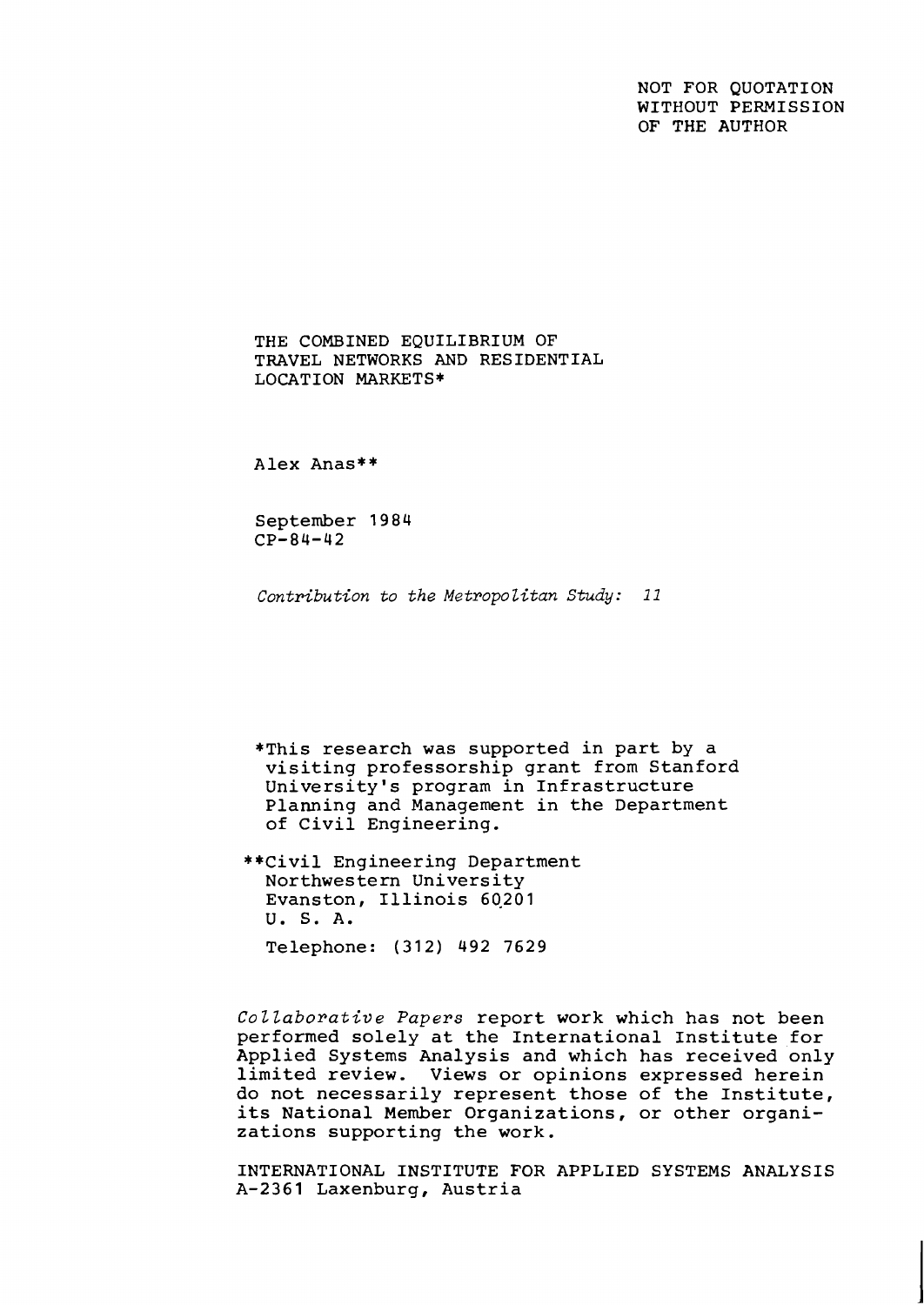- $1.$ Anas, A. and L.S. Duann (1983) Dynamic Forecasting of Travel Demand. Collaborative Paper, CP-83-45. International Institute for Applied Systems Analysis (IIASA), A-2361 Laxenburg, Austria.
- Casti, J. (1983) Emergent Novelty and the Modeling of<br>Spatial Processes. Research Report, RR-83-27. IIASA,  $2.$ Laxenburg, Austria.
- $3.$ Lesse, P.F. (1983) The Statistical Dynamics of Socio-Economic Systems. Collaborative Paper, CP-83-51. IIASA, Laxenburg, Austria.
- 4. laag, G. and W. Weidlich (1983) An Evaluable Theory eday, ar and ar acterion (1588) An Erdicasto Incorp.<br>
Second Class of Migration Problems. Collaborative Paper,<br>
CP-83-58. IIASA, Laxenburg, Austria.
- $5.$ Nijkamp, P. and U. Schubert (1983) Structural Change in Urban Systems. Collaborative Paper, CP-83-57. IIASA, Laxenburg, Austria.
- 6. Leonardi, G. (1983) Transient and Asymptotic Behavior of a Random-Utility Based Stochastic Search Process in Continous Space and Time. Working Paper, WP-83-108. IIASA, Laxenburg, Austria.
- Fujita, M. (1984) The Spatial Growth of Tokyo  $7.$ Metropolitan Area. Collaborative Paper, CP-84-03. IIASA, Laxenburg, Austria.
- Andersson, A.E. and **8.** Johansson (1984) Knowledge 8. Intensity and Product Cycles in Metropolitan Regions. Working Paper, WP-84-13. IIASA, Laxenburg, Austria.
- Johansson, B. and P. Nijkamp (1984) Analysis of 9. Episodes In Urban Event Histories. Working Paper, UP-84-75. IIASA, Laxenburg, Austria.
- 10. Wllson, A.G. (1984) Transport and the Evolution of Urban Spatial Structure. Collaborative Paper, CP-84-41. IIASA, Laxenburg, Austria.
- Anas, A. (1984) The Combined Equilibrium of Travel  $11.$ Networks and Residential Location Markets. Collaborative Paper, CP-84-42. I IASA, Laxenburg, Austria.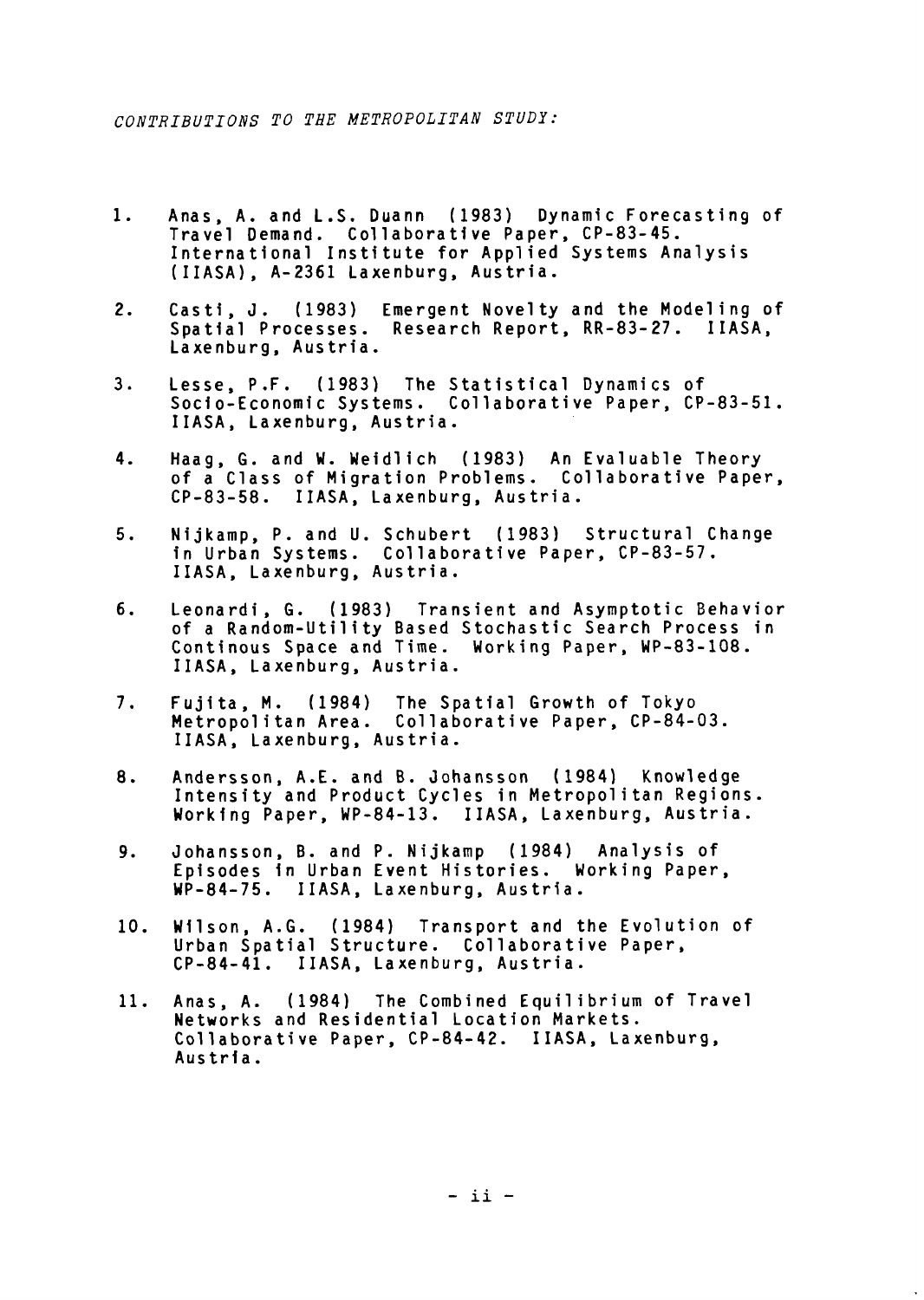FOREWORD

*Contribution to the Metropolitan Study:* 11

The project "Nested Dynamics of Metropolitan Processes and Policies" started as a collaborative study in 1983. The Series of contributions is a means of conveying information between the collaborators in the network of the project.

This paper demonstrates the existence and uniqueness of a simultaneous equilibrium of household's choices of commuting networks and residential locations. The analysis commuting networks and residential locations. The analys<br>contributes to the Metropolitan Study by considering the<br>interaction between several markets and behavior of subsystems. It also contains a prel iminary discussion of the stability properties of the equilibrium solution.

> Ake E. Andersson Leader Regional Issues Project

September 1984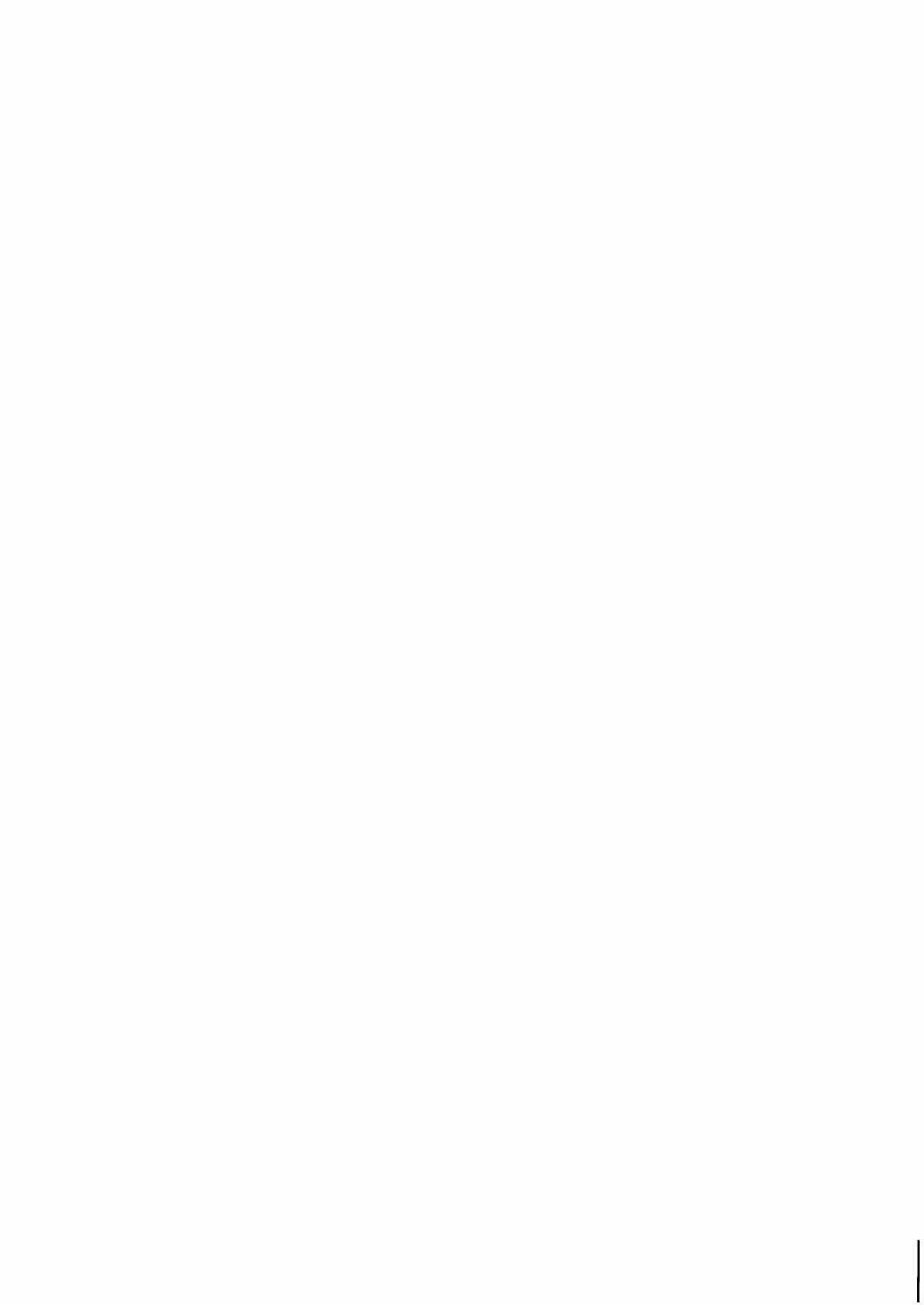#### ABSTRACT

The combined "user" equilibrium of travel networks and residential location markets is shown to exist and to be unique in the expected allocation of households to residential locations and to the routes and 1 inks of the network, in the vacancies and rents of residential locations and in the congested travel time and cost of each network link. The formulation combines a multinomial logit model of households' location and route choices derived from utility maximization, a binary logit model of house owners' offer decisions derived from profit maximization and the standard model of network congestion. A travel disutility measure (consistent with utility maximization) replaces the standard "generalized cost function", The proof utilizes a non-A travel disutility measure (consistent with utility maximization) replaces<br>the standard "generalized cost function". The proof utilizes a non-<br>linear programming formulation which reproduces the simultaneous equilibrium<br>c linear programming formulation which reproduces the simultaneous equilibrium<br>conditions of the behavioral formulation. The stability of the unique equilibrium position is briefly discussed, a computational a1 gorithm is proposed and hints for general ized formulations are provided.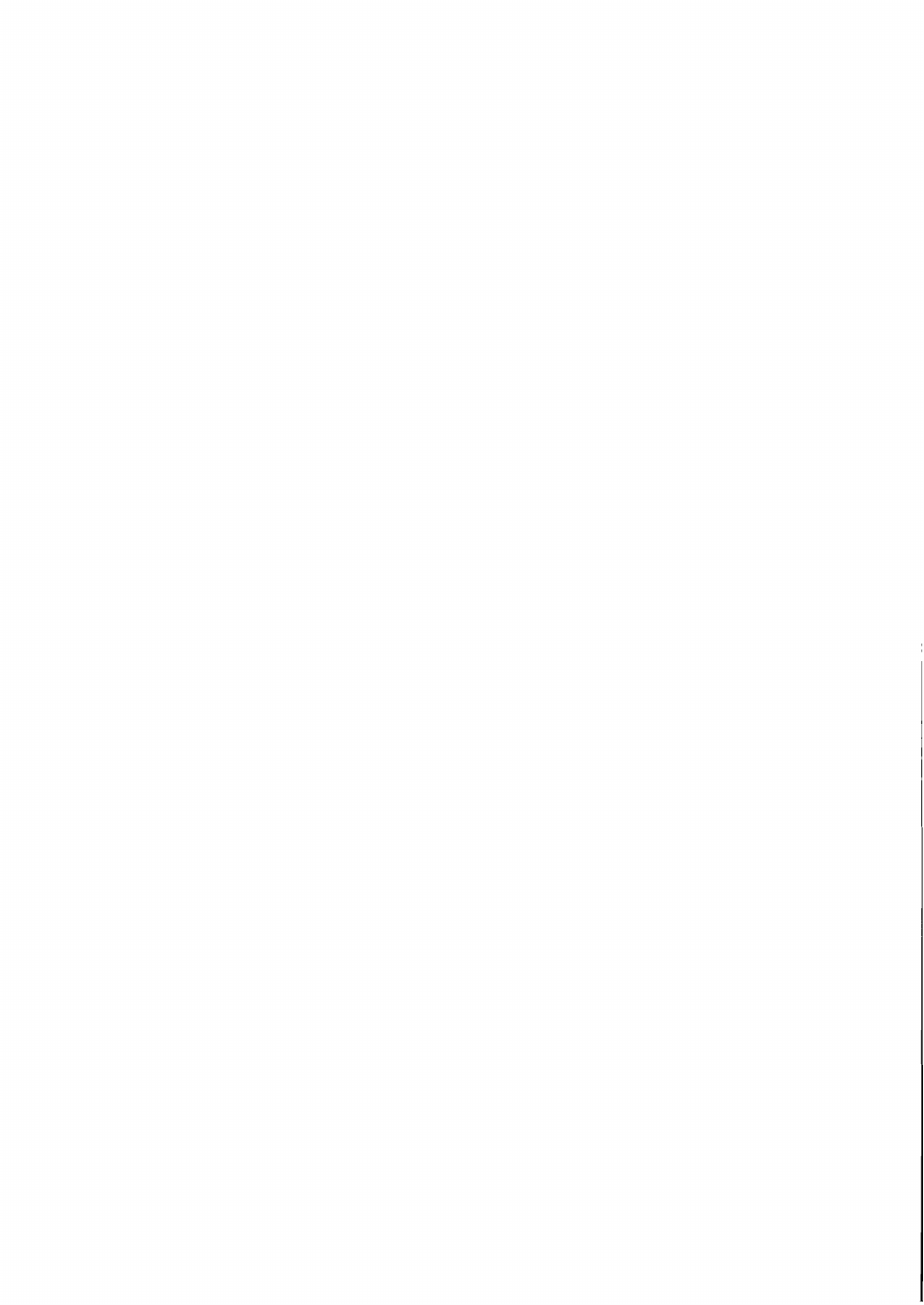## CONTENTS

| 1.                |             | <b>INTRODUCTION</b>                                                                                                                                 | -1             |
|-------------------|-------------|-----------------------------------------------------------------------------------------------------------------------------------------------------|----------------|
| 2.                |             | ASSUMPTIONS AND NOTATIONS                                                                                                                           | 6              |
| 3.                |             | THE COMBINED EQUILIBRIUM PROBLEM                                                                                                                    | 9              |
|                   | 3.1<br>3.2  | Utility Maximization: Choice of Residential<br>Location and Travel Route<br>Profit Maximization: The Decision to Let a                              | 9              |
|                   | 3.3<br>3.4  | Network Congestion<br>Combined Equilibrium                                                                                                          | 10<br>11<br>12 |
| 4.                | EXISTENCE:  | A GRAPHICAL ILLUSTRATION  14                                                                                                                        |                |
| 5.                | UNIQUENESS: | A NONLINEAR PROGRAMMING FORMULATION  16                                                                                                             |                |
| 6.                |             | IMPLEMENTATION:<br>ESTIMATION AND A PROPOSED ALGORITHM 19                                                                                           |                |
| 7.                |             |                                                                                                                                                     |                |
|                   |             |                                                                                                                                                     |                |
|                   | FIGURE 1:   | Realistic congested like travel time (a) and<br>travel cost (b) functions and shape of "general-<br>ized cost" function (c) assumed in practice  24 |                |
|                   | FIGURE 2:   | Equilibrium of the demand for and offer of<br>dwellings in zone j  25                                                                               |                |
|                   | FIGURE 3:   | Equlibrium of traffic on link &  25                                                                                                                 |                |
| <b>REFERENCES</b> |             |                                                                                                                                                     |                |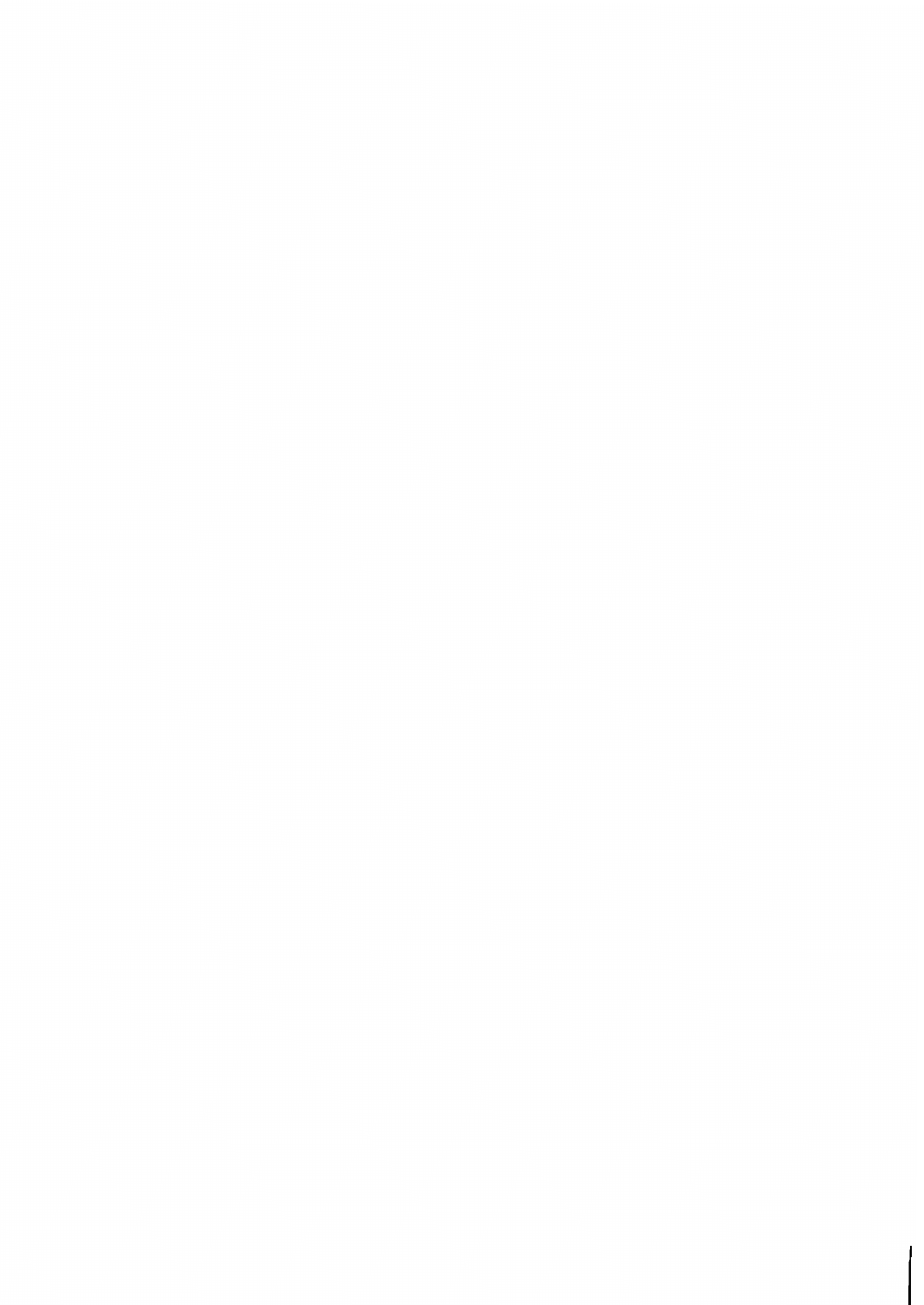#### THE COMBINED EQUILIBRIUM OF TRAVEL NETWORKS AND RESIDENTIAL LOCATION MARKETS

Alex Anas

#### 1. Introduction

This paper concerns the simultaneous formulation and solution of two equilibrium problems each of which has attracted a great deal of attention.

The first of these problems is the equilibrium assignment of comuters to the links of a congestible link-node travel network. This problem has attracted the attention of transportation planners at least since 1952 and is of central importance in the formulation of "traffic assignment models", a key step in practical transportation planning procedures.

The second problem is the equilibrium assignment of households to geographic housing submarkets. This problem has attracted the attention of urban economists at least since the early sixties. It is of central importance in the formulation of "residential location models" which are crucial to housing market analysis and also to transportation planning, since the locations of families is a first step in any calculation of travel demands.

A1 though each of these two equilibrium problems has been studied rather extensively, there is no treatment in the literature of their simultaneous sol ution.

In treating the problem of travel network equilibrium, it is normally assumed that residential and employment locations are predetermined and that the number of trips (or flows) originating at a workplace and destined to a

 $\mathbf{1}$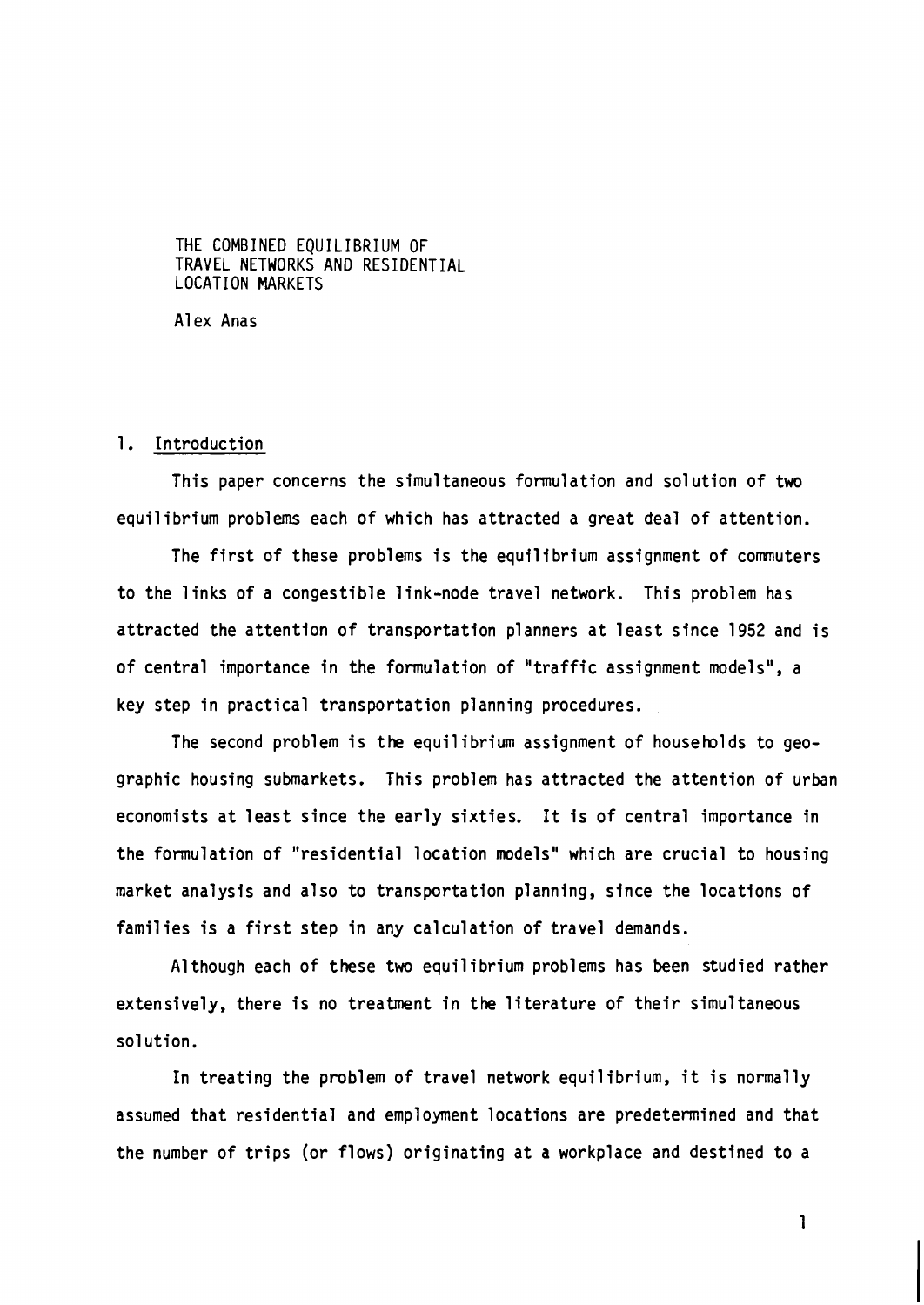home location are known and fixed for all pairs of the origin-destination matrix. These flows are obtained from the trip generation, trip distribution and mode split procedures which normally precede the network assignment problem. In the network equilibrium problem, the flows are assigned among the routes available for travel between each origin to destination pair. Routes consist of a sequence of links on the network, and a link is normally shared by several routes connecting various origin-destination pairs.

A function of average travel time and cost (dubbed "generalized cost") incurred in traveling along a link is assumed to be an increasing function of the number of trips simultaneously traveling on that link. The network problem is then to find the equilibrium flow and generalized cost on each link (and, by summation, on each route). Two equilibrium concepts have been developed and appl ied.

The first equilibrium concept may be labelled "deterministic user equilibrim". It was stated by Wardrop (1952) and analyzed in the formulation of the network problem by Beckmann et al. (1956). This equilibration principle assumes that each trip takes the least costly route between the origin and destination points, and that all travelers perceive costs identically. Consequently, all routes connecting an origin-destination pair and carrying some traffic at equilibriun have equal costs at equilibrium, and all competing routes which remain unused have higher costs. These conditions are also known as those of "user optimal equilibrium" because they incorporate the notion that each traveler is in equilibrium and, once at equilibrium cannot improve his cost by changing route. Beckmann et al. showed that Wardrop's user optimal equilibrium conditions can be obtained as the unique solution of an optimization problem.

The second equilibrium concept may be called "stochastic equilibrium" and is developed in a formulation by Dial (1971) and more recently by Daganzo and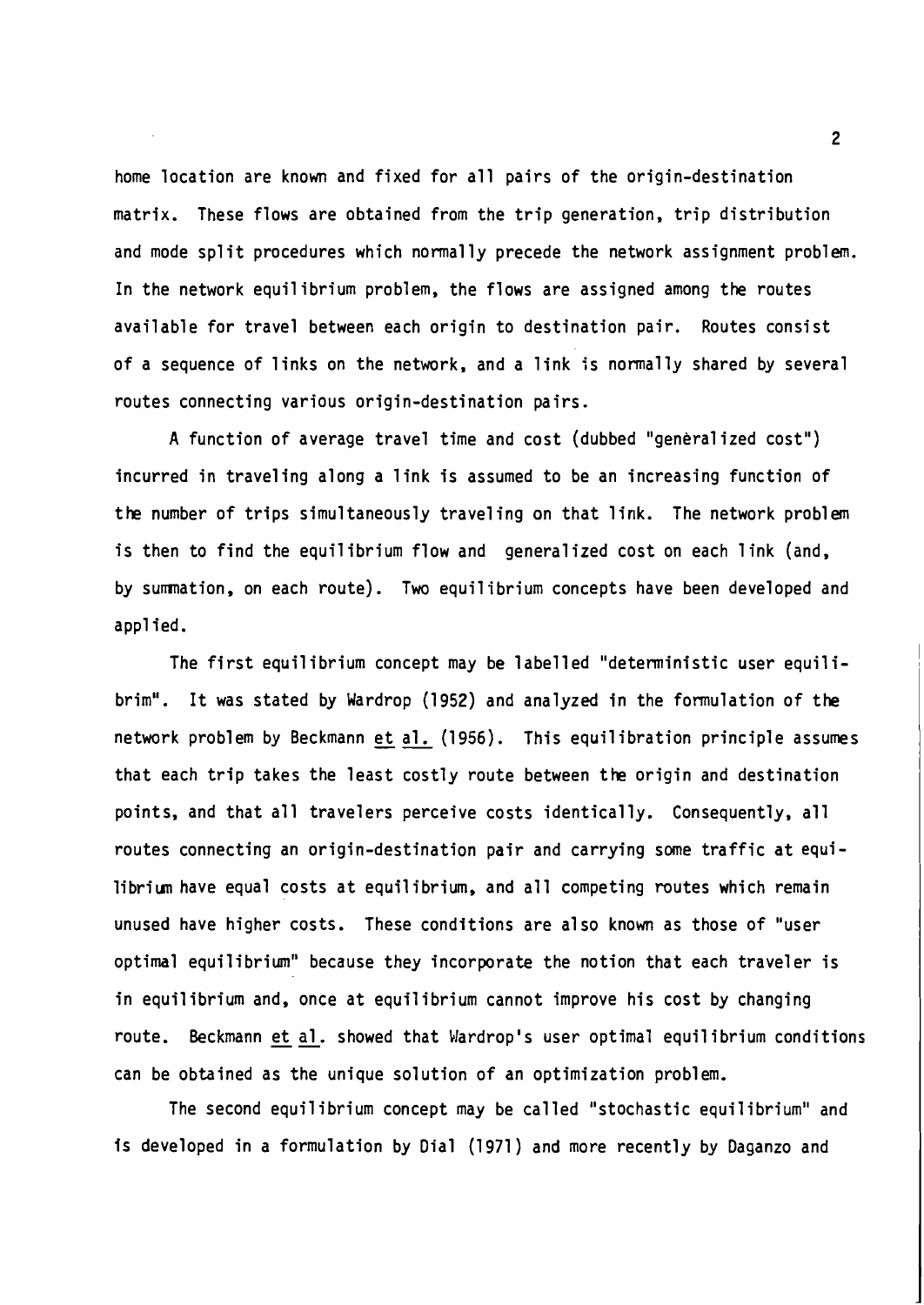Sheffi (1977). Underlying the stochastic equilibrium formulation is that not all travelers perceive the same travel cost structure. Thus, while each traveler may still behve as a determini stic cost minimizer, a population of such travelers who are identical in all aspects will disperse over the available routes because of unobserved (to the analyst) probabilistic variations in their perceived travel costs. At equilibrium, each of the available routes between an origin-destination pair will carry some traffic, even though the observed component of these route costs can vary greatly among them. At equilibrium, the expected nwnber of travelers (expected demand) choosing each route will create those congested costs which give rise to precisely the same expected number of travelers. Probabil istic network assignment has had substantial appeal because the preceding steps in transportation planning, for example, trip distribution and mode split were already conceived in probabilistic terms and systematical ly formulated as such by Mil son (1 970). The stochastic assignment tribution and mode split were already conceived in probabilistic terms and sys-<br>tematically formulated as such by Wilson (1970). The stochastic assignment<br>models thus made possible the application of the trip dispersion co levels of the transportation planning process.

More recently, Florian et al. (1975, 1978) and Evans (1976) developed models which combined Wilson-type trip distribution with stochastic user equilibrium. Boyce (1980) and Boyce et al. (1981, 1983) extended the scope of these combined models to incorporate the choice of route, mode, destination and location<sup>1</sup>. A major characteristic of these combined models (those dealing with destination and location choices) is that they do not consider the geographic distribution of the housing stock and the equilibrium assignment of households to residential locations via the adjustment of housing prices (or rents). To gain a better understanding of this equilibrium assignment we turn to the second equilibrium problem: the assignment of households to residential location submarkets.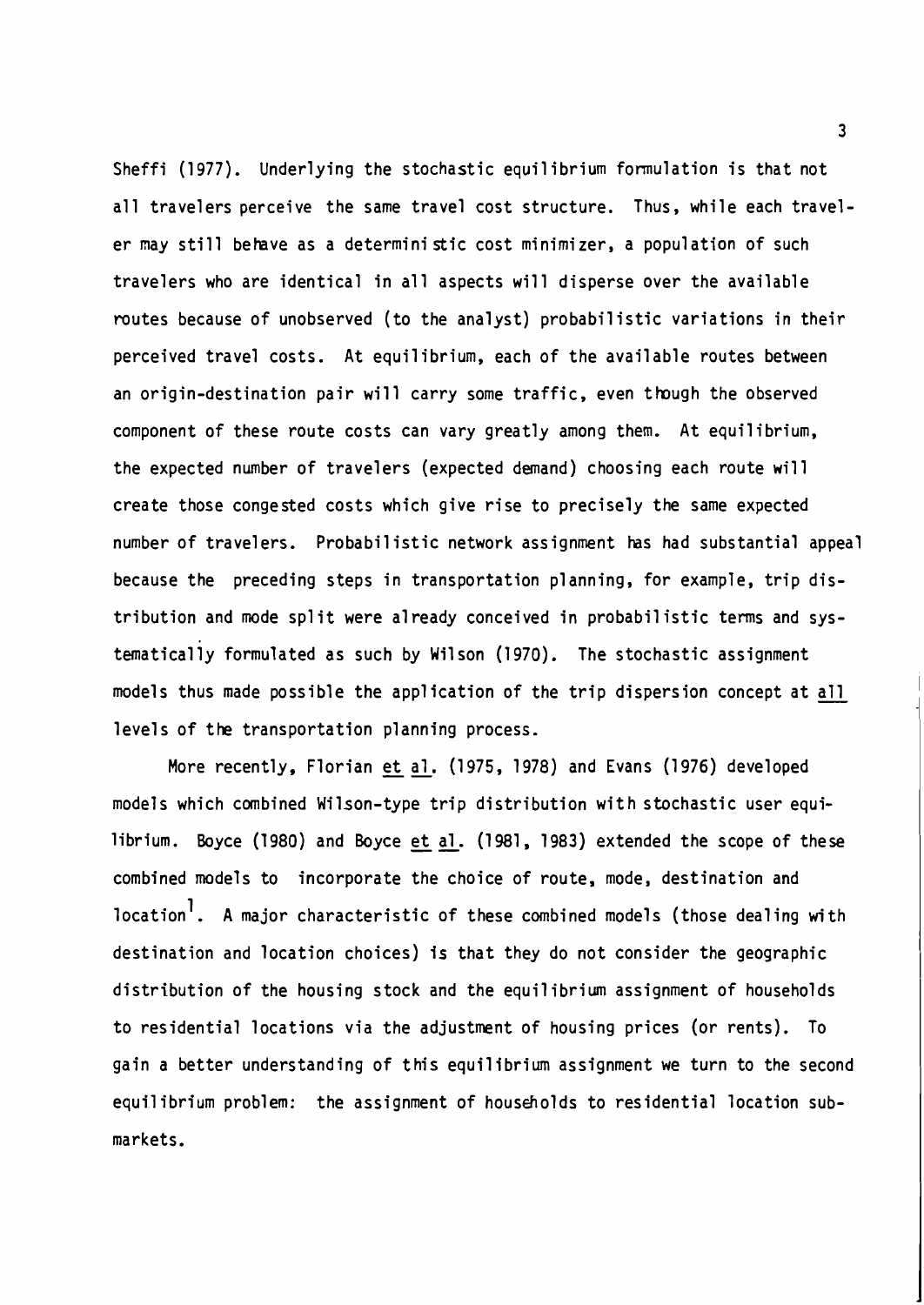In treating the second problem, it is normally assumed that network travel times and costs are fixed and that they enter the util ity functions of households alongside with housing prices and housing and location attributes. Housing prices, however, are not fixed. In the short run, during which the housing stock distribution remains unchanged, prices adjust to balance the expected number of households wishing to locate in each housing submarket with the expected number of sale and rental of dwellings in that submarket. This assignment determines equilibrium prices as well as vacancies in each submarket. At equilibrium, each household locates in the submarket which maximizes the household's utility and each dwelling goes to the highest profit use (occupied or vacant). In the long run, the housing stock can change and land prices adjust to match the expected demand for housing with the expected supply of it in each zone.

Location models faithful to the above principles have been examined since the pioneering work of Alonso (1964) and the linear programming model by Herbert and Stevens (1960). The latter model deals with the allocation problem deterministically but a probabilistic version of it, incorporating dispersion in residential locations, was proposed by Senior and Wilson (1974). A disequilibrium model which incorporated dispersion was proposed by Anas (1973), and a model by Los (1979) proposed another disequilibrium formulation incorporating the concept of bid rent in a model with a travel network. More recently, McFadden (1978) examined the demand for residential location using multinomial logit and related generalized extreme value models. Anas (1982, 1983) developed a large scale econometric model of the residential location market in the Chicago SMSA, employing logit and nested logit models for household and house owner behavior, showing how equilibrium rent distributions can be computed given exogenous changes in the travel time and travel cost structure<sup>2</sup>.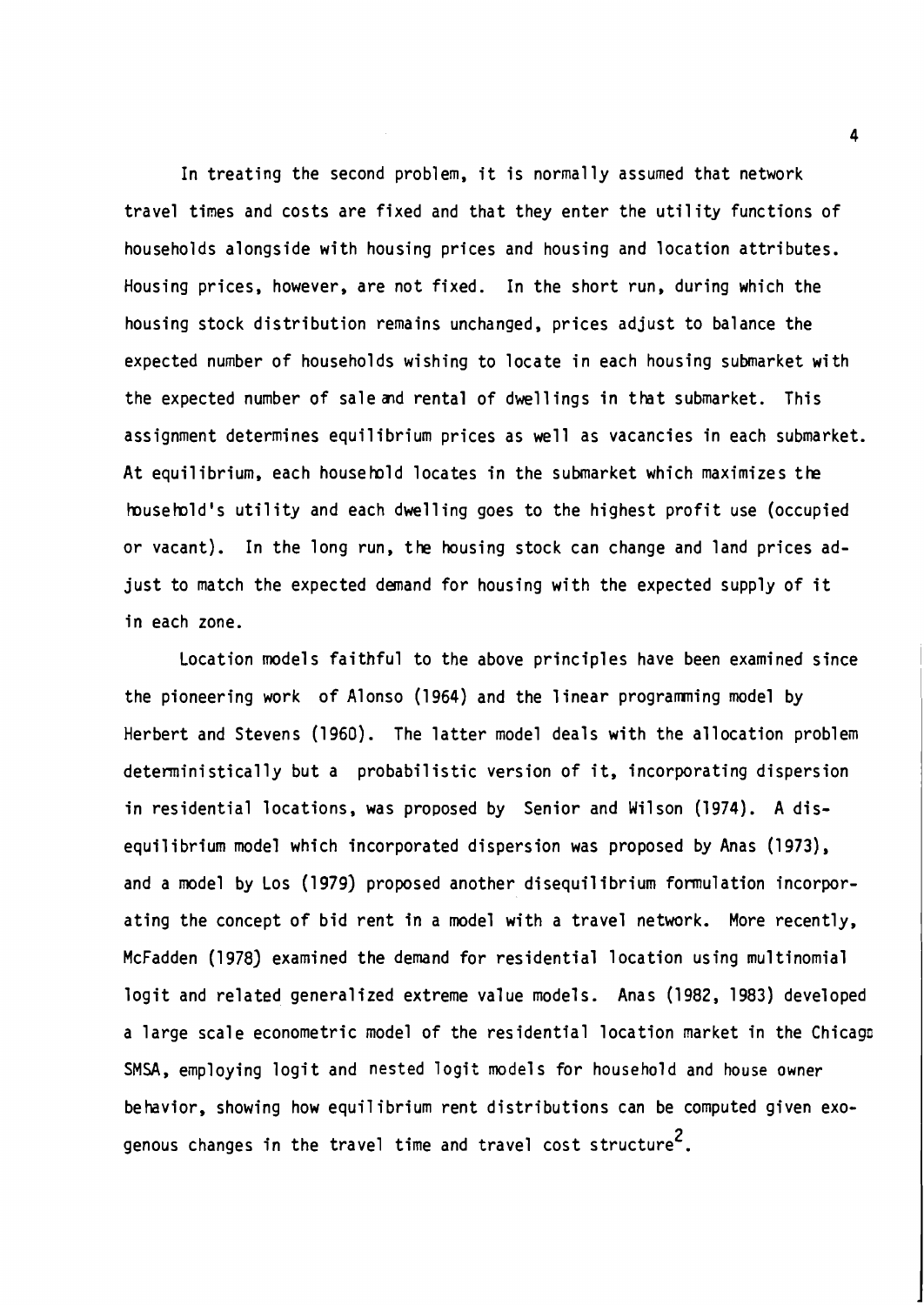The present paper extends Anas's model by incorporating route choice simultaneously with location choice. Housing rent, travel time and travel cost appear in the utility function simultaneously and the concept of generalized cost is discarded in favor of an endogenously determined travel disutility measure. The model employs probabilistic network assignment whereby the equilibrium 1 ink travel times and costs are determined simultaneously with the equil ibrium location rents and the physical allocation of households to the network and the housing stock.

This paper achieves an overdue closure by providing a rigorous mathematical treatment of a problem which up to the present time received only ad hoc treatment. There have been several practical attempts, reported in the literature, to combine a network equil ibrium model with a location model taking land (or housing stock) constraints into account. All of these attempts are in the tradition established by Lowry (1964). Most notably Putman (1974) attempted to combine Goldner's (1964) PLUM model with a network assignment model. A similar attempt is the work of Peskin (1977). In a series of articles, Berechman (1980, 1981) examined the structure of such "integrated" models but did not propose a consistent improved formula tion. The central deficiency with all of these attempts, as well as with Berechman's investigation, is that the equations do not incorporate location prices. Thus, equilibrium is achieved **by** artificially forcing demands to match supplies by means of arbitrary adjusment factors or unrealistic reallocations of excess demands as in the original Lowry model. The current paper shows how these deficiencies can be eliminated.<br>The assumptions and notation are described in section 2, the combined

equilibrium is formulated in section 3, existence and uniqueness of equilibrium are discussed and proved in sections **4** and 5, alternative computational algorithms are proposed in section 6 and several extended formulations are discussed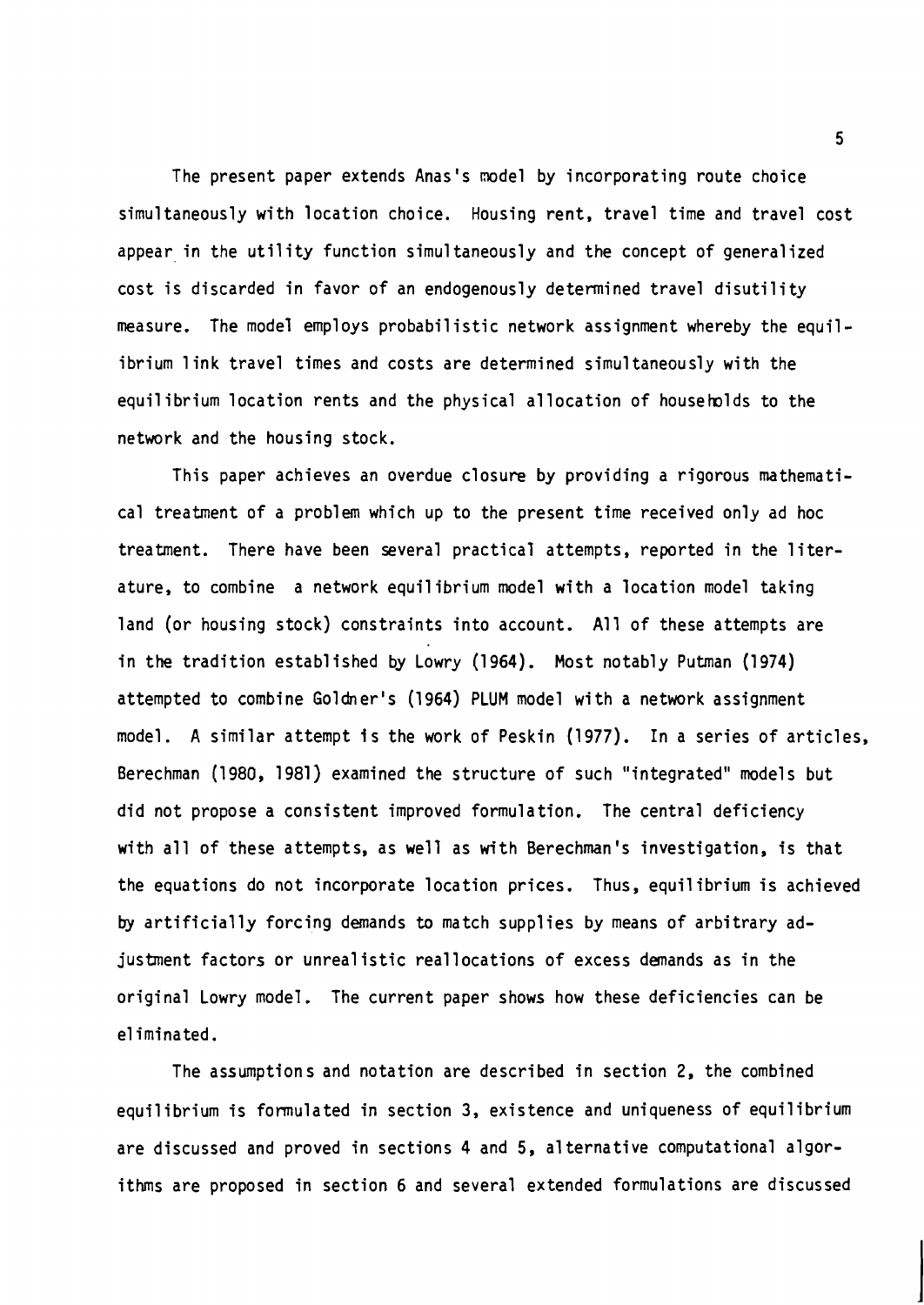in the final section which also outlines a future research agenda for the further development of combined models.

## 2. Assumptions and Notation

Most of my assumptions are standard in the contexts of the residential market and travel network problems. A few simplifying assumptions are inessential and do not affect the basic conclusions. Their relaxation will be discussed in the final section.

The assumptions are as follows:

- A1: Each household has one working member who makes one commuting trip (inessential ).
- A2: There is only one mode of travel for commuting and this is a congestible network (for example, a highway network). The assumption of a single mode is inessential.
- A3: Workplaces and dwellings are aggregated into mutually exclusive geographic zones, hereafter called "zone of residence". Each zone is assumed to be internally homogeneous. For example, all dwellings located in a zone are assumed to be identical (inessential).
- A4: The travel network consists of a number of links and nodes. A node is a point where two or more links meet. Zones of work and residence are identified with the nodes of the network and all trips originating in such zones are loaded onto or unloaded from the network at these nodes. Travel within zones is assumed to be free of congestion and is neglected. Given any pair of work-residence zones there is a finite (and real istically, "small") number of routes for travel between the two zones. Each route is a sequence of 1 inks to be traversed in that order. Links are normally shared by more than one route and each 1 ink belongs to at least one route (standard).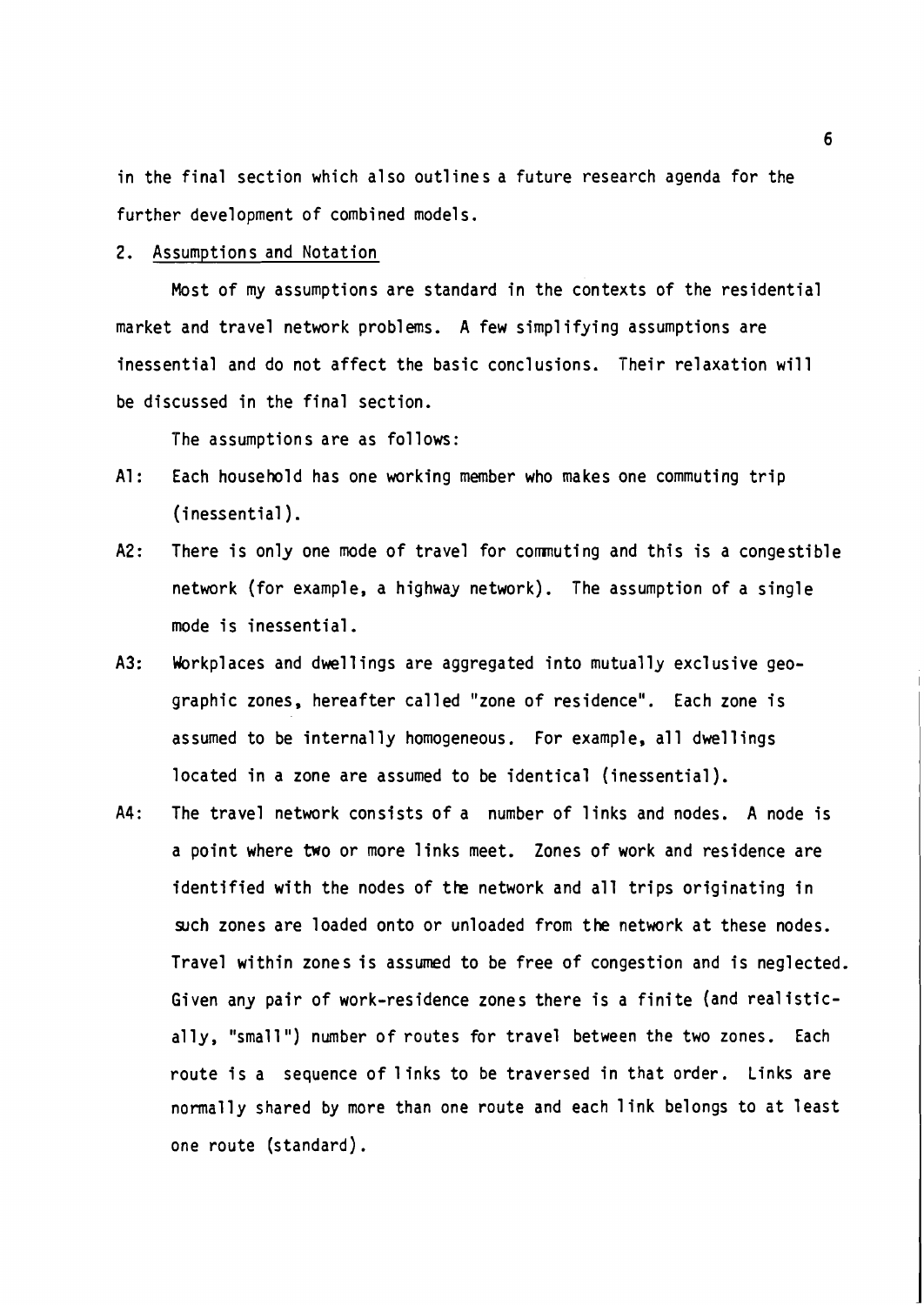- AS: All travel is assumed to begin simul taneously in a rush-hour type of behavior. Due to congestion, the travel cost and travel time along a link are functions of the number of comnuters traveling on that link (standard) .
- A6: All households (commuters) are assumed to be homogeneous in preferences except for random disturbance terms (inessential). Their utility is a function of travel time, travel cost, the rent for housing and other attributes of the route of travel and the zone of residence. Given the zone of work, each household chooses a zone of residence (where a dwelling is selected) and a route of travel from the zone of work to the zone of residence. These choices are made simul taneously and by maximizing utility over all available zones of residence and associated routes of travel.
- A7: The owner of each dwelling (or landlord) decides whether the dwelling should be let (or sold) or kept vacant. This offer decision depends on the rent, the differential costs of maintenance for occupied and vacant dwellings and other factors.

Our notation is as follows:

- $N_i$ : number of households (= commuters) employed at i,
- S<sub>j</sub> : number of dwellings at j<mark>,</mark>
- Ri j: the set of routes, feasible fir travel , connecting zone of work i and zone of residence j . The feasi bi **1** ity rul e can be used to exclude overly circuitous routes, routes which repeat the use of the same link and others which would not be used in reality. However, each link on the network must belong to at least one feasible route.
- $\delta$   $j$  i a set of Kroenecker deltas such that with  $\ell$  denoting a link and  $R_{i,j}$  denoting a route,  $\delta$   $\delta$  in  $^{-1}$  if  $\ell$ epe $R_{i,j}$ , and  $\delta$   $\delta$   $\delta$  in  $^{-0}$  otherwise.

 $f_{n}$ : the number of trips on network link  $r_{n}$ .

 $\tau_e$  : travel time on link 2.

 $\overline{\mathbf{z}}$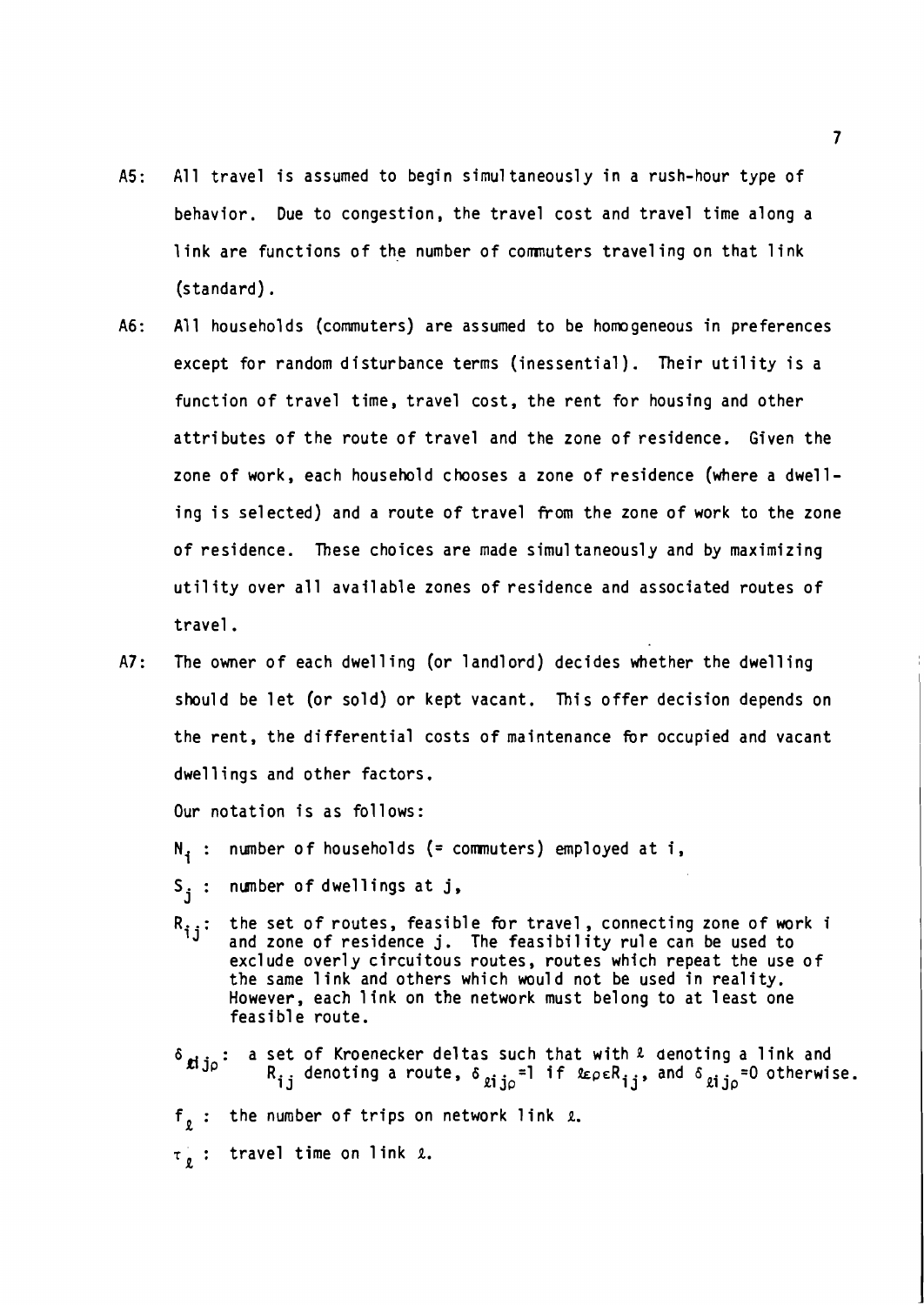- $c_{\rho}$ : travel cost on link  $\ell$ .
- $g_o(f_o)$ : link congestion function for link  $\ell$ , measuring link travel time as a function of travel volume.
- $h_{\rho}(f_{\rho})$ : link congestion function for link  $\ell$ , measuring link travel cost as a function of 1 ink travel volume.
- $r_i$  : residential rent in zone of residence j.
- $p_{j, j_0}$ : probability that a commuter employed at i will choose residence at j and route of travel  $\rho \in R_{j,i}$ .
- probability that a dwelling owner at j will keep his dwelling unit q<sub>jo</sub>: probabi<br>vacant.
- q<sub>jl</sub>: probability that a dwelling owner at j will offer his dwelling for propapility<br>occupancy.
- $x_{i,j}$ : the expected number of trips from zone of work i to zone of residence j and via route  $\rho \in R_{ij}$ .
- y<sub>io</sub>: expected number of vacancies at zone of residence j.
- $y_{i1}$ : expected number of occupied units at zone of residence j.
- u<sub>i io</sub>: the fixed part of the utility of a household (employed at **i**, residing ijc the fixed part of the utility of a household (employed at i, residing  $a$ t j and choosing route  $\rho \in R_{j,j}$ ), which depends on fixed factors other than rent, travel time and travel cost.
- $v_{io}$ : the maintenance cost of a vacant dwelling in zone of residence j.
- v<sub>il</sub>: The maintenance cost of an occupied dwelling in zone of residence j.
- $\epsilon$ <sub>ijp</sub>: the part of a household's utility which is treated as a random vari-<br>able and varies across households for each (i,j, $\rho$ ) due to unobservet attributes.
- the part of the cost of a vacant dwelling which is random and varies  $\eta_{j0}$ : the part of the c<br>across dwellings.
- the part of the cost of an occupied dwelling which is random and  $n_{\bf ji}$ : the part of the cost of<br>varies across dwellings.
- $\alpha, \gamma_{\tau}, \gamma_{C}$ <0: the marginal disutilities of rent, travel time and travel cost respectively .
- $\beta > 0$ : the marginal profitability of rent.

 $\hat{\mathbf{u}}_{\textbf{ij}\rho}$ : the total utility of choosing zone of residence j and route of trave<sup>-</sup><br>'<sup>ijp'</sup> <sub>P</sub> for a household employed at i.

- $\mathbf{r_{jo}}$ : the total profit of a vacant dwelling in zone j.
- $^{\pi}$ il  $^{\colon}$ the total profit of an occupied dwelling in zone j.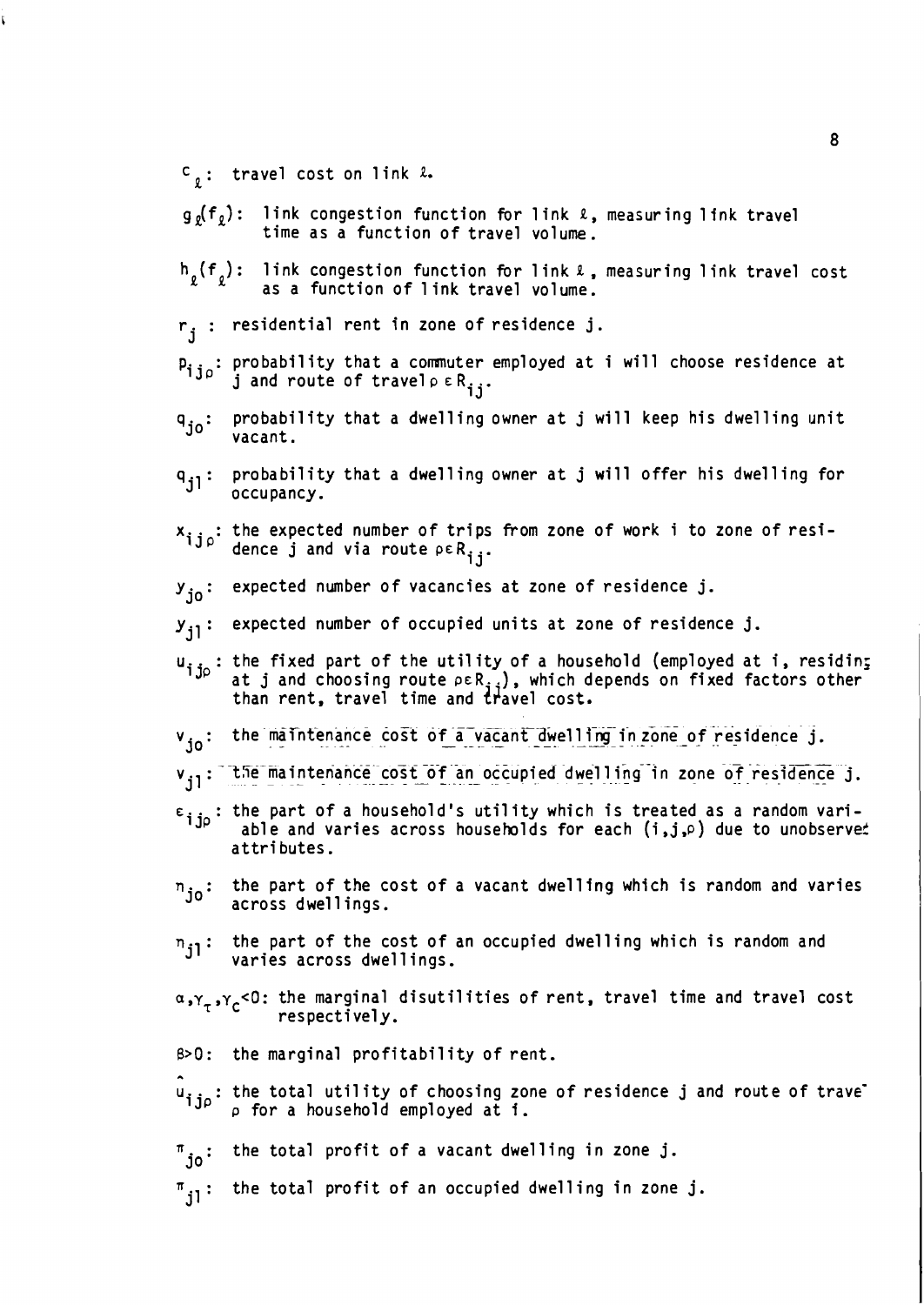### 3. The Combined Equilibrium Problem

We first discuss the utility and profit maximizing submodels and then formulate the combined travel network and residential location equilibrium problem as a simul taneous equations problem.

# 3.1 Utility maximization: choice of residential location and travel route Suppose the utility function is given by

$$
\hat{u}_{ij\rho} = \alpha r_j + \gamma_\tau \sum_{\ell} \delta_{\ell ij\rho} \tau_\ell + \gamma_c \sum_{\ell} \delta_{\ell ij\rho} c_\ell + u_{ij\rho} + \epsilon_{ij\rho} \quad . \tag{1}
$$

Then,

$$
p_{ij\rho} = \text{Prob} \left[ \hat{u}_{ij\rho} & \hat{u}_{kms}, \ \Psi(k,m,s) \neq (i,j,\rho) \right] \ . \tag{2}
$$

If we assume that the  $\varepsilon_{\textbf{ijp}}$ 's are identically and independently distributed according to the extreme value distribution then (2) becomes the multinomial logit model,

$$
p_{ij\rho} = \frac{\exp\{\alpha r_j + \gamma_\tau \xi \delta_{\ell ij\rho} \tau_\ell + \gamma_c \xi \delta_{\ell ij\rho} c_\ell + u_{ij\rho}\}}{\sum_{m \text{ seR}_{im}} \exp\{\alpha r_m + \gamma_\tau \xi \delta_{\ell ims} \tau_\ell + \gamma_c \xi \delta_{\ell ims} c_\ell + u_{ims}\}},
$$
(3)

and the expected number choosing zone of residence j and route  $\rho$  is,

$$
x_{ij\rho} = N_i P_{ij\rho} \tag{4}
$$

 $\begin{array}{ccc} \texttt{Of course,} & \Sigma & \Sigma & \mathsf{p}_{\textbf{ijp}} = 1. \ & \texttt{j} & \texttt{prk}_{\textbf{ij}} \end{array}$ 

Since  $\alpha$ ,  $\gamma_{\tau}$ ,  $\gamma_{\text{c}}$  and the  $u_{\text{ijp}}$ 's are constants, equation (3) can hereafter<br>ated as  $\alpha = \pi_{\text{c}}$  ( $\overline{\tau}$   $\overline{\tau}$   $\overline{\epsilon}$ ) . Each choice probability is a strictly be denoted as  $p_{ij\rho} = p_{ij\rho}(\overline{r}, \overline{r}, \overline{c})$ . Each choice probability is a strictly decreasing function of the rent of its own zone but a strictly increasing function of the rent of other (substitute) zones. In particular,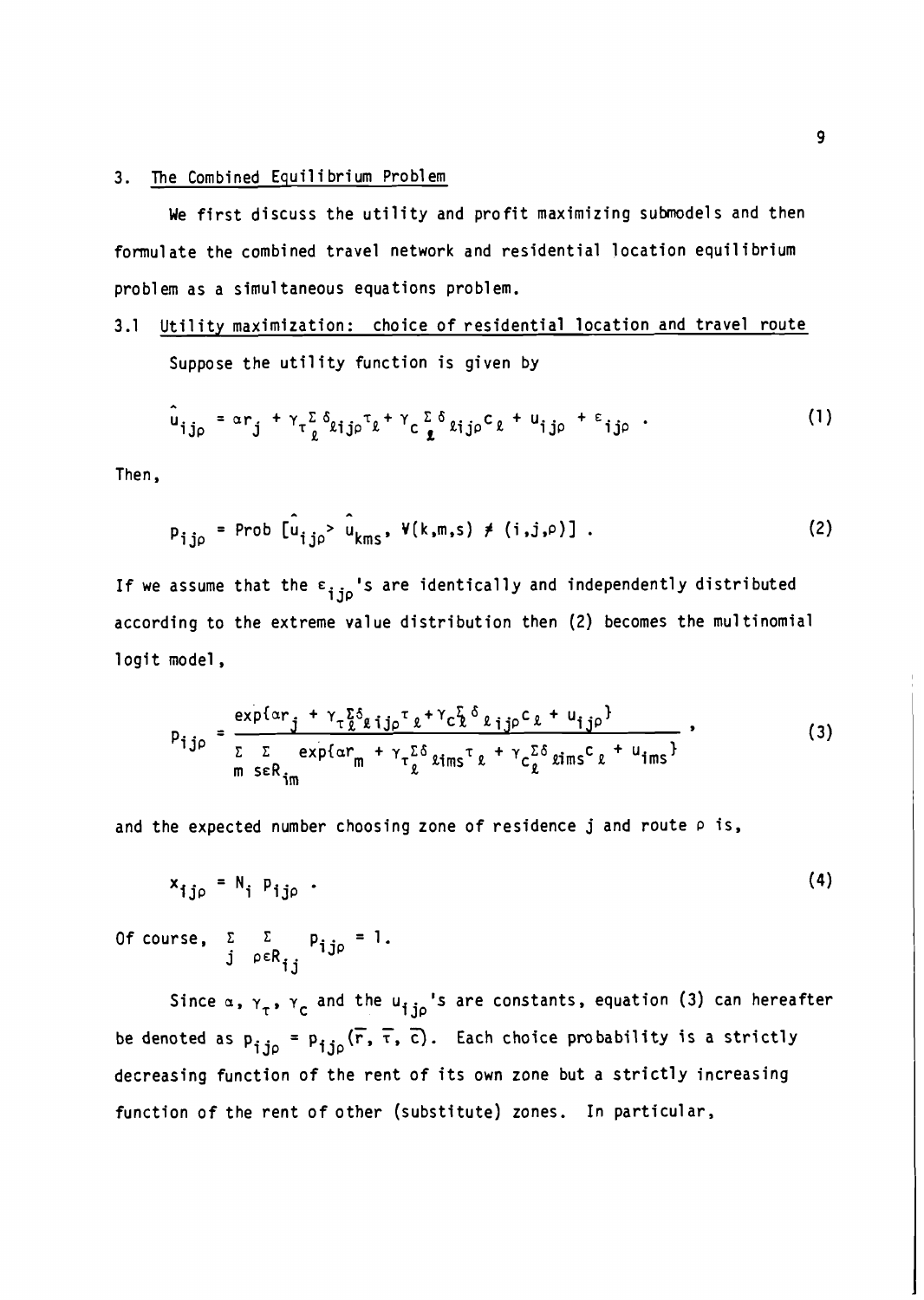$$
\partial p_{ij\rho}/\partial r_k = \begin{cases} \alpha p_{ij\rho} (1 - \sum_{s \in R_{ij}} p_{iks}) < 0 \quad \text{for } k = j \\ \n\frac{\sum_{\alpha p_{ij\rho}} \sum_{s \in R_{ik}} p_{iks} > 0 \quad \text{for } k \neq j, \\ \n\end{cases} \tag{5}
$$

where  $s \in R_{ik}$ .

## **3.2** Profit maximization: the decision to let a dwell inp

Let a landlord's profits for a vacant and occupied dwelling respectively be given as,

$$
\pi_{j0} = -v_{j0} + n_{j0}
$$
 (6)

$$
\pi_{j1} = \beta r_j - v_{j1} + n_{j1} \tag{7}
$$

Then,

$$
q_{j0} = \text{Prob} [\pi_{j0} > \pi_{j1}]
$$
 (8)

and,

$$
q_{j1} = 1 - q_{j0}
$$
 (9)

Assuming that  $n_{\rm j0}$  and  $n_{\rm j1}$  are identically and independently distributed according to the extreme value distribution, we derive the binary logit probabilities,

$$
q_{j0} = \frac{exp(-v_{j0})}{exp(\beta r_j - v_{j1}) + exp(-v_{j0})}
$$
 (10)

$$
q_{j1} = \frac{\exp \{ \beta r_{j} - v_{j1} \}}{\exp \{ \beta r_{j} - v_{j1} \} + \exp \{ -v_{j0} \} },
$$
 (11)

and the expected choices are,

$$
y_{j0} = S_j q_{j0} \tag{12}
$$

$$
y_{j1} = S_j q_{j1} \tag{13}
$$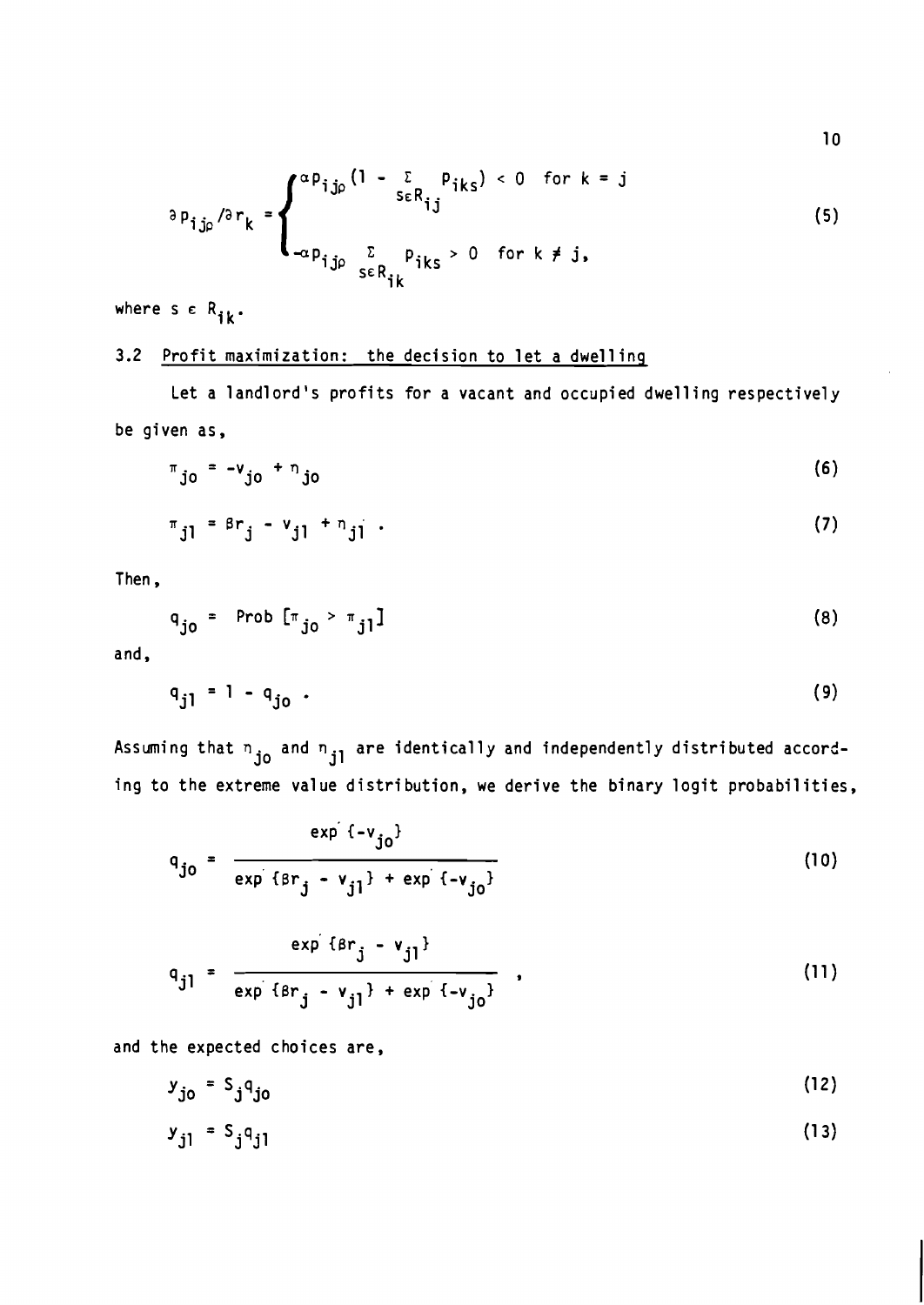The probability of occupancy is an increasing function of the rent. In particular,

$$
\partial q_{j1}/\partial r_{j} = \beta q_{j1}q_{j0} > 0
$$
 (14)

#### 3.3 Network congestion

The flow on any link  $\ell$  is computed as,

$$
f_{\ell} = \sum_{\substack{i \ j \rho \in R_{ij}}} \sum_{j \in I} \delta_{ij} \delta_{ij} \times_{ij} \tag{15}
$$

and the travel time and cost of the link are,  
\n
$$
\tau_{\ell} = g_{\ell}(f_{\ell})
$$
 (16)

and

$$
c_{\ell} = h_{\ell}(f_{\ell}). \tag{17}
$$

Some comments about the properties of these functions are needed. The assumption that travel time increases as a function of travel volume, i.e.  $\partial g_{o}(f_{o})/$  $a f_{\rho}$  > 0, is of course valid, but it is reasonable to assume further that  $a^2g_{\ell}({\sf f}_{\ell})/a{\sf f}_{\ell}^2$  > 0, and that lim  $g_{\ell}({\sf f}_{\ell})$  =  $\infty$  where K $_{\ell}$  is the physical capacity  $\mathfrak{c}$  in of link **a.** The travel cost function is known empirically to exhibit a minimum. This occurs because as traffic volume falls away from the physical capacity  $K_{g}$ , travel speed increases and this improves fuel consumption efficiency initially.

In practical applications of network models, analysts commonly deal not with travel time and travel cost separately but with a weighted combination of the two, dubbed "generalized cost". The generalized cost function is assumed to have the shape indicated in figure  $1(c)$  with the concept of a "design capacity",  $D_{g}$ , replacing the physical capacity,  $K_{g}$ . For example in the well known Bureau of Public Roads function  $b = 1.15$  and  $d = 4.0$  with a, and D, link-specific parameters.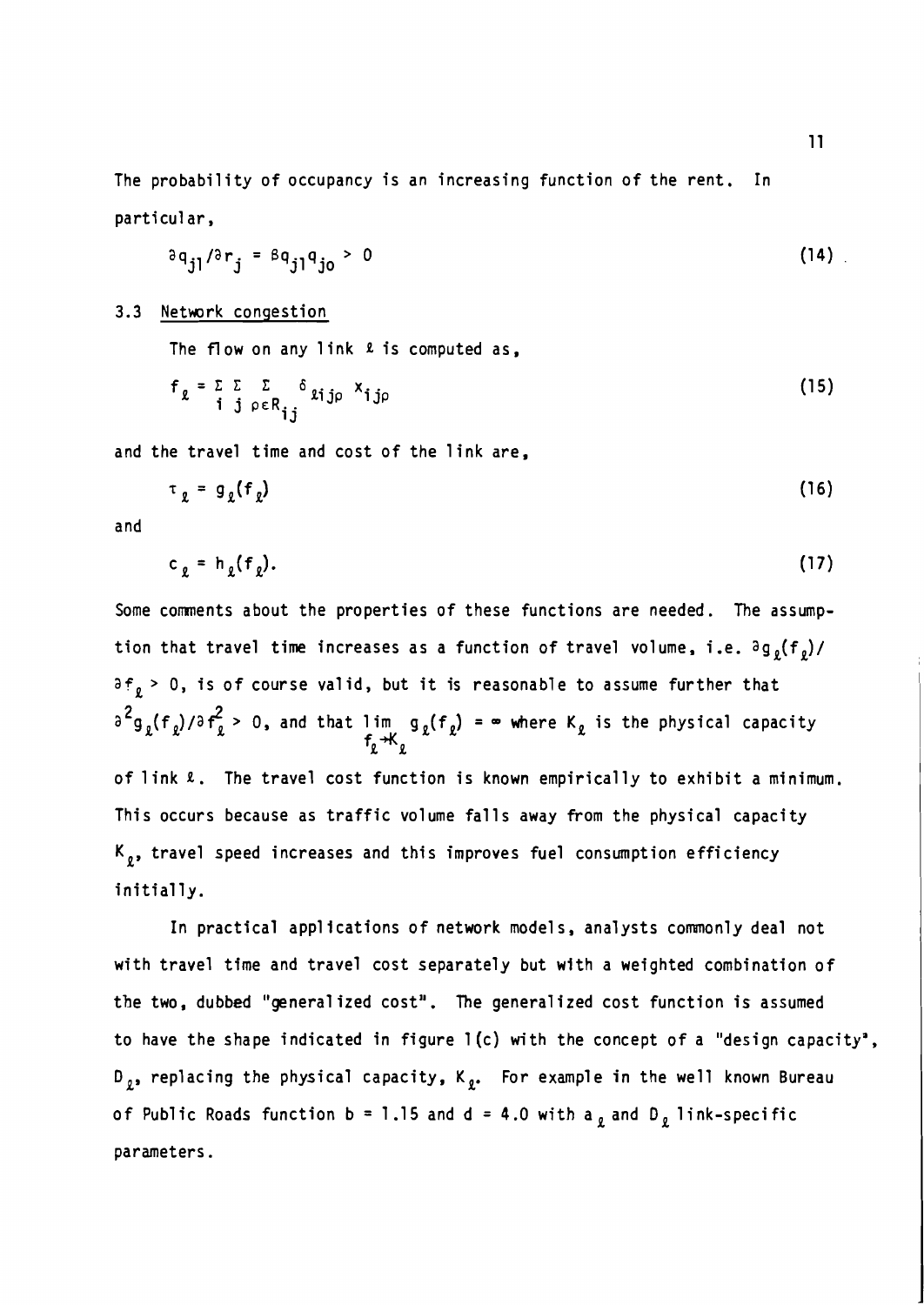The problem with generalized cost measures is that the weighting of time and cost is not objective, as presumed, but subjective and occurs in the utility function. Thus, instead of generalized cost functions one should refer directly to the "disutility of travel function" which is constructed by weighting the g  $_{\textrm{g}}(\textcolor{black}{\cdot})$  and h  $_{\textrm{g}}(\textcolor{black}{\cdot})$  functions with their respective utility coefficients. The rest of this paper will rely on this more sensible procedure. Thus, the disutility of travel on link **2** is,

$$
\Delta_{\ell} = -\gamma_{\tau} g_{\ell}(f_{\ell}) - \gamma_{C} h_{\ell}(f_{\ell}) > 0. \qquad (18)
$$

Since  $h_g(\cdot)$  is not everywhere increasing, (18) need not be everywhere increasing either. If not, this introduces a nonconvexi ty which may lead to the presence of multiple equilibria in the network equilibrium problem. To avoid this possibility, it is sufficient to assume that the disutility function is everywhere strictly increasing because the strictly increasing  $g_{\varrho}(\cdot)$  dominates the  $h<sub>g</sub>(.)$ . Thus, to obtain all the proofs of this paper I will assume that,

$$
{}^3g_{\ell}(\cdot) \qquad {}^{3}h_{\ell}(\cdot) \qquad \qquad {}^{3}h_{\ell}(\cdot) \qquad \qquad {}^{3}g_{\ell}(\cdot) \qquad \qquad (19)
$$

Of course, this assumption is technically no more restrictive than the assumption of increasing generalized cost functions commonly employed in the literature.

## 3.4 Combined equilibrium

Let there be  $j = 1$ ... J zones of residence and  $l = 1$ ... L links on the travel network, then the combined equilibrium problem can be written as a system of J + L simultaneous equations in as many unknowns which are: the vector of zonal rents  $\vec{r}$  =  $[r_1, r_2, \ldots, r_J]$  and the vector of link disutilities vec<br>T - $\overline{\Delta} = [\Delta_1, \Delta_2, ..., \Delta_L]$ . Once these disutilities are obtained, link flows can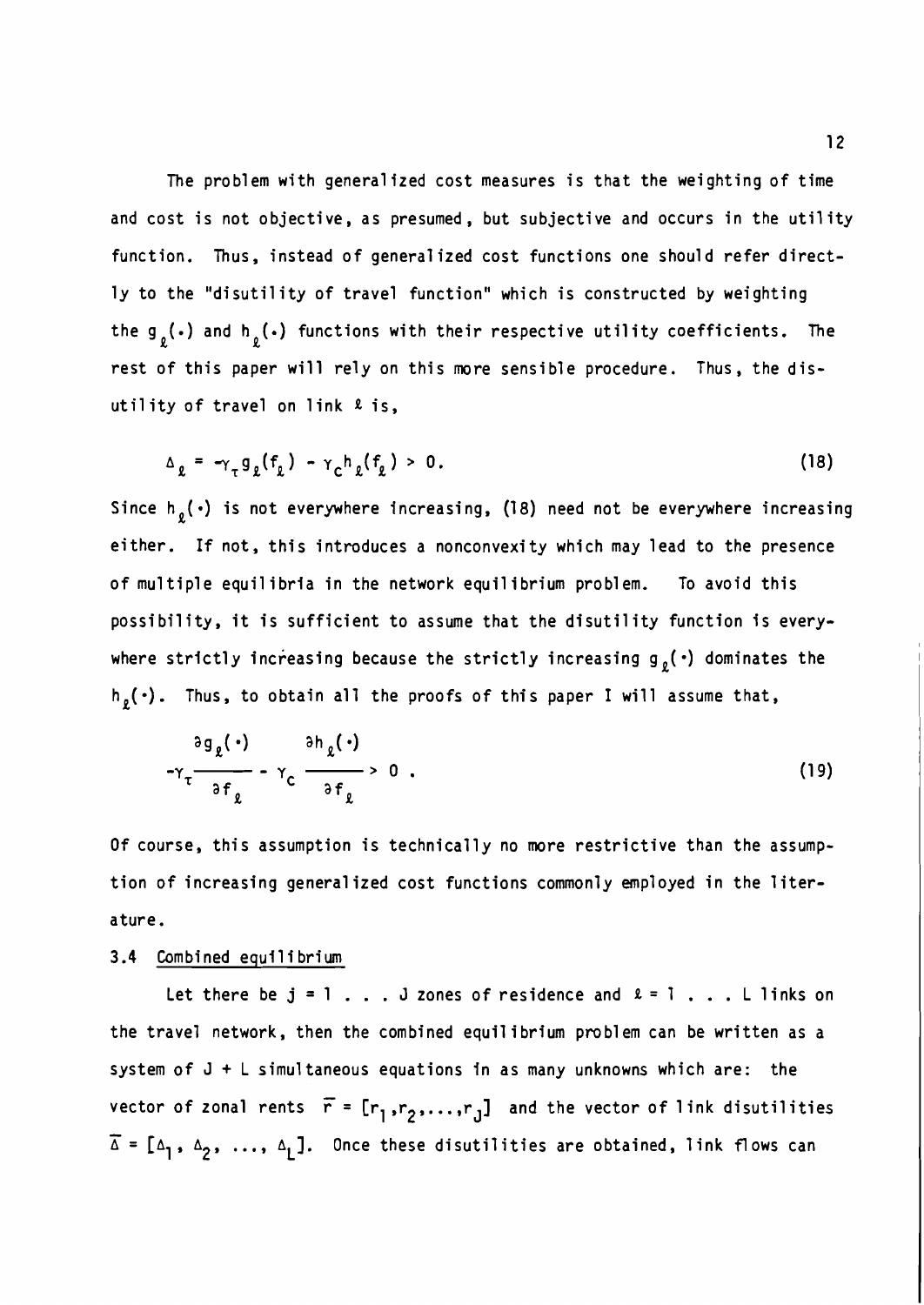be obtained from (18) and link times and costs computed from the  $g_{\varrho}(\cdot)$  and h<sub>2</sub>(.) functions.

The combined equilibrium conditions are:

$$
\sum_{i} N_{i} \sum_{p \in R_{ij}} p_{ijp}(\vec{r}, \Delta) - S_{j} q_{jl}(r_{j}) = 0; \quad j = 1...J
$$
 (20)

$$
\Delta_{\ell} + \gamma_{\tau} g_{\ell}(f_{\ell}) + \gamma_{C} h_{\ell}(f_{\ell}) = 0 ; \ell = 1 ... L
$$
 (21)

where,

$$
f_{\ell} \stackrel{\underline{\triangle}}{=} \begin{array}{cc} \Sigma & N_{\mathbf{i}} & \Sigma & \Sigma & \delta \\ \vdots & \vdots & \vdots & \vdots & \vdots \\ \vdots & \vdots & \vdots & \vdots & \vdots \\ \vdots & \vdots & \vdots & \vdots & \vdots \\ \vdots & \vdots & \vdots & \vdots & \vdots \\ \vdots & \vdots & \vdots & \vdots & \vdots \\ \vdots & \vdots & \vdots & \vdots & \vdots \\ \vdots & \vdots & \vdots & \vdots & \vdots \\ \vdots & \vdots & \vdots & \vdots & \vdots \\ \vdots & \vdots & \vdots & \vdots & \vdots \\ \vdots & \vdots & \vdots & \vdots & \vdots \\ \vdots & \vdots & \vdots & \vdots & \vdots \\ \vdots & \vdots & \vdots & \vdots & \vdots \\ \vdots & \vdots & \vdots & \vdots & \vdots \\ \vdots & \vdots & \vdots & \vdots & \vdots \\ \vdots & \vdots & \vdots & \vdots & \vdots \\ \vdots & \vdots & \vdots & \vdots & \vdots \\ \vdots & \vdots & \vdots & \vdots & \vdots \\ \vdots & \vdots & \vdots & \vdots & \vdots \\ \vdots & \vdots & \vdots & \vdots & \vdots \\ \vdots & \vdots & \vdots & \vdots & \vdots \\ \vdots & \vdots & \vdots & \vdots & \vdots \\ \vdots & \vdots & \vdots & \vdots & \vdots \\ \vdots & \vdots & \vdots & \vdots & \vdots \\ \vdots & \vdots & \vdots & \vdots & \vdots \\ \vdots & \vdots & \vdots & \vdots & \vdots \\ \vdots & \vdots & \vdots & \vdots & \vdots \\ \vdots & \vdots & \vdots & \vdots & \vdots \\ \vdots & \vdots & \vdots & \vdots & \vdots \\ \vdots & \vdots & \vdots & \vdots & \vdots \\ \vdots & \vdots & \vdots & \vdots & \vdots \\ \vdots & \vdots & \vdots & \vdots & \vdots \\ \vdots & \vdots & \vdots & \vdots & \vdots \\ \vdots & \vdots & \vdots & \vdots & \vdots \\ \vdots & \vdots & \vdots & \vdots & \vdots \\ \vdots & \vdots & \vdots & \vdots & \vdots \\ \vdots & \vdots & \vdots & \vdots & \
$$

Equations (20) state that the expected number of households choosing zone j are equal to the expected number of occupied dwellings in zone j. This is the condition of residential equilibrium. It is proven in Anas (1982) that given fixed values for the travel time and travel cost vectors,  $\bar{\tau}$  and  $\bar{c}$ , equation (20) can be solved for a globally stable unique equilibrium rent vector **7.** One existence and uniqueness proof can be obtained by showing that the Jacobian matrix of (20) has a negative dominant diagonal. However, since **we** will prove existence and uniqueness for the combined problem we will not dwell on the details of this proof.

Equation (21), given the rent vector  $\overline{r}$ , represents the traditional network equilibrium problem. The uniqueness and stability of this problem hinges on the assumption of an increasing travel disutility (19). For a paper focusing on the existence, uniqueness and stability of traffic equilibria see Smith (1 **97** 9).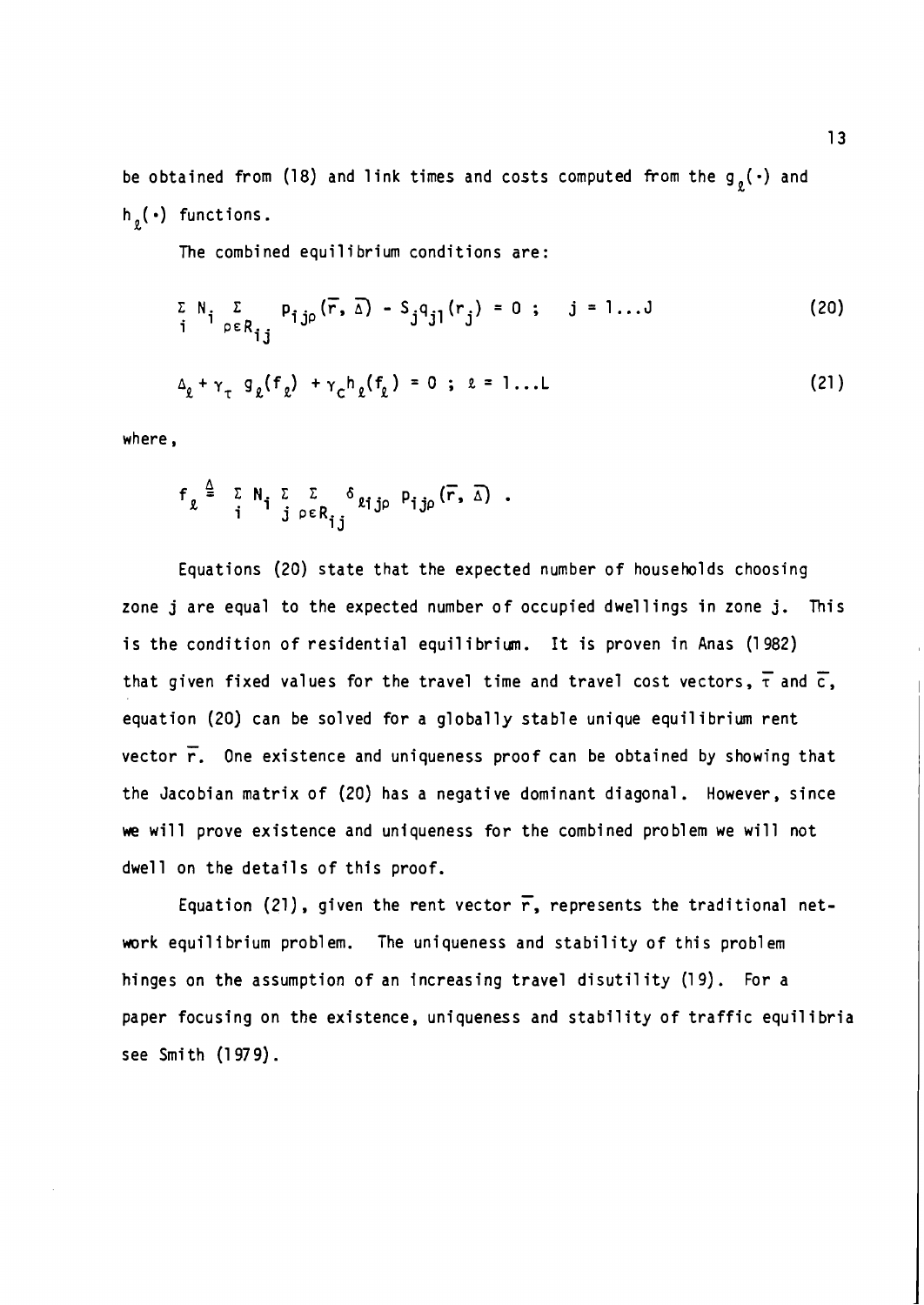## 4. Existence: A Graphical Illustration

Establishing existence of an equilibrium for the combined problem is straightforward. The proofs of the next section establish both existence and uniqueness. Therefore, the purpose of this section is not only to demonstrate exi stence but to provide the useful graphical ill ustration of the solution to the combined equilibrium problem.

First, we consider the residential equil i bri **un** sol ution given arbitrary riu<br>Tə values for the vectors of 1 ink times and costs, **T** and *c* and thus for the link disutilities,  $\overline{\Delta}$ . From (5), the expected demand for zone j is everywhere a downward sloping function of rent,  $r_j$ . Furthermore, given fixed and arbitrary values of the rents of zones other than j, the expected demand for zone j can be made to get arbitrarily close to zero by increasing the rent,  $r_i$ . This establishes the fact that the expected demand function is always asymptotic to the rent axis. Similarly, from (1 4) the expected supply of dwellings in zone j is a strictly increasing function of the zone's rent. Furthermore, as the zonal rent,  $r_i$ , approaches infinity the expected supply approaches the existing supply since  $q_{jl}$  approaches unity. This establishes that the expected supply function is asymptotic to the vertical line at S<sub>j</sub> (see figure 2). It follows then that the expected supply and expected demand functions intersect only once in the intervals  $(0\,,\mathsf{S}_{\,\,\,\,\!\!\bold{j}})$  for each zone  $\,\,\mathrm{j}\,$  . Such an intersection occurs regardless of the values of  $\overline{\Delta}$  (or  $\overline{\tau}$ ,  $\overline{c}$ ) and the rents of the other zones.

Note that there is nothing in the specification of the choice probability functions to prevent negative zone rents from occuring. A negative rent will occur in a zone if the expected demand function intersects the horizontal axis at some point z which falls between zero and  $S_{\frac{1}{2}}$  and the supply function intersects the same axis in  $(z, S<sub>i</sub>)$ . Then the two functions will intersect each other below the horizontal axis.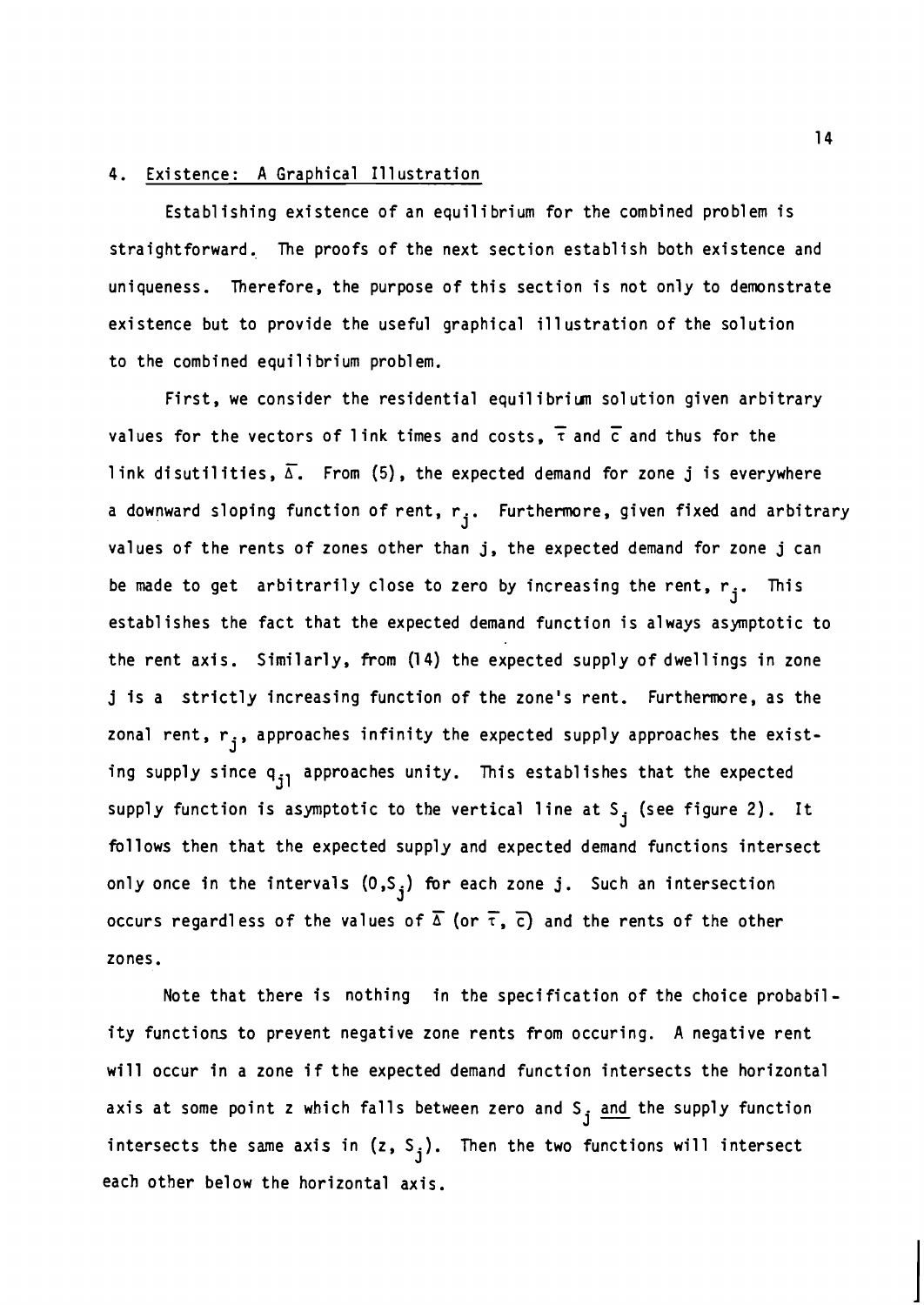The possibility of negative rents may appear troublesome but, of course, this is not the case. First, the possibility of negative rents is theoretically val id in a short run model with the housing stock in place and with vacancies possible. If the cost of maintaining vacant units is sufficiently higher than the cost of maintaining occupied units, then landlords will find it preferrable to subsidize occupancy (for example, by providing services and privileges to tenants greater in value than a nominal rent) rather than keep dwellings vacant. Of course, it is easy to rule out negative rents by making some simple changes in the specification of demand side choice probabilities. For example, suppose that  $r_i$  in the utility function (1) is replaced through-**A <sup>j</sup>** out by  $r_{\bf j}$ '  $\stackrel{\Delta}{=}$  log  $r_{\bf j}$ . Then each zonal demand function is asymptotic to the horizontal axis from above, and negative rents are not possible regardless of the precise specification of the supply side choice probabilities (as long as these increase with rent).

The existence of an equilibrium for the network problem can be seen by examining demand and supply for each 1 ink on the network as a function of travel disutility (18). When this disutility is zero, then regardless of the values of **r,** and times and costs on other 1 inks, there is a finite volume of traffic on link  $\ell$ . As the disutility approaches infinity the flow diminishes asymptotically toward zero (see figure **3).** 

The above arguments prove that there is a unique intersection point for each network link and each residential zone regardless of the values of the unknowns for other zones and 1 inks. Thus, at least one equilibrium point exists for the entire system of zones and links.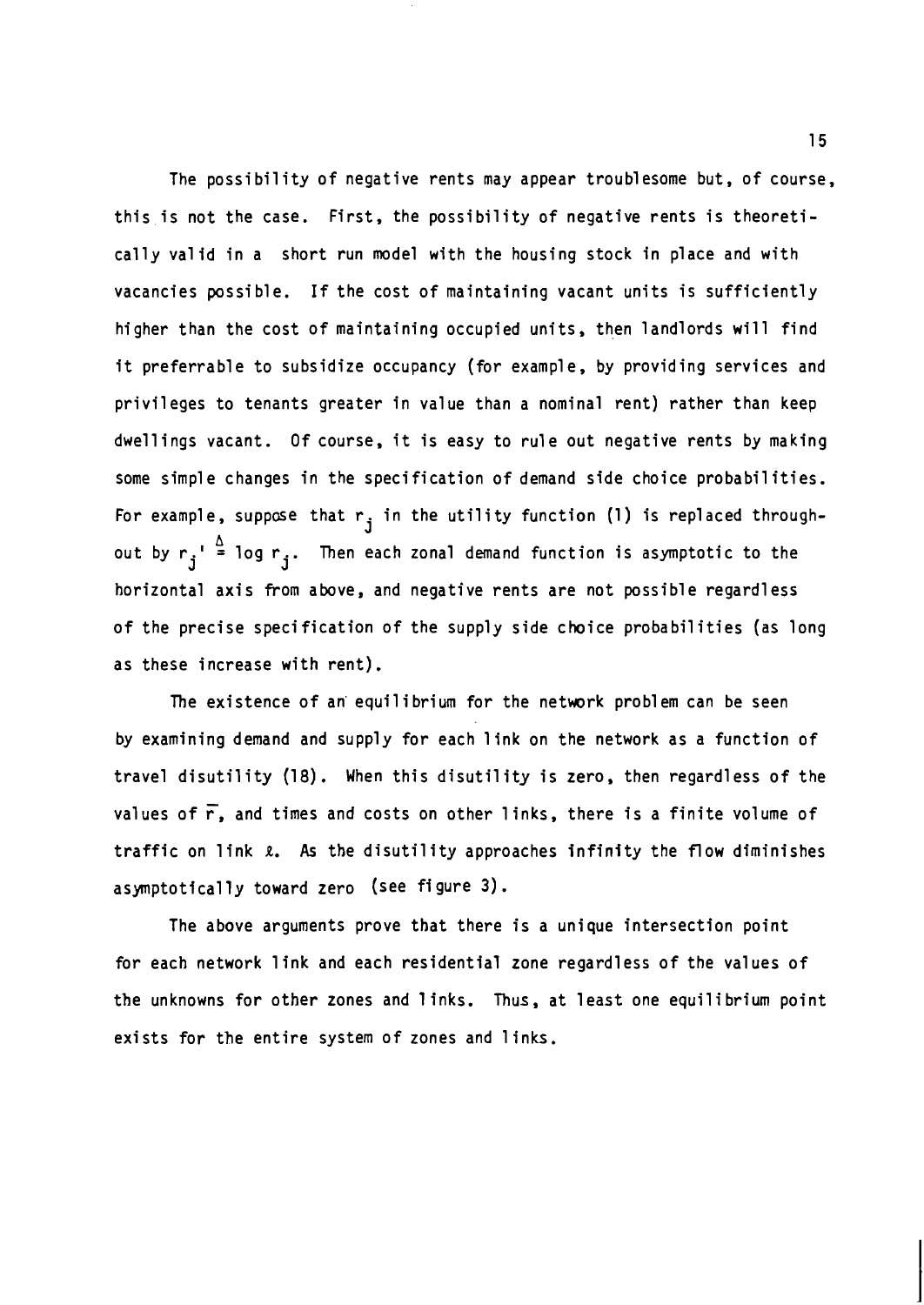## 5. Uniqueness: A Nonl inear Programing Formulation

In this section I will derive the nonlinear simultaneous equations (20) -(21 ) as the solution of a nonlinear programing problem. Since this programming problem incorporates the concept of entropy introduced by Wilson (1 967) we also obtain a macrobehavioral interpretation of the combined model which, in section 3, was derived from utility and profit maximization. At the same time, the programing formulation allows us to prove the uniqueness of the equilibrium solution.<sup>3</sup>

The programming problem is as follows:

Minimize  
\n
$$
S \triangleq \frac{\gamma_{\tau}}{\alpha} \sum_{\alpha} f^{\beta} g_{\alpha}(s) ds + \frac{\gamma_{C}}{\alpha} \sum_{\alpha} f^{\beta} h_{\alpha}(s) ds
$$
\n
$$
= \frac{1}{\alpha} \sum_{\alpha} \sum_{\beta} f^{\beta} g_{\alpha}(s) ds + \frac{\gamma_{C}}{\alpha} \sum_{\beta} f^{\beta} h_{\alpha}(s) ds
$$
\n
$$
= \frac{1}{\alpha} \sum_{\beta} \sum_{\beta} f^{\beta} g_{\beta}(s) ds + \frac{\gamma_{C}}{\alpha} \sum_{\beta} f^{\beta} h_{\alpha}(s) ds
$$
\n
$$
= \frac{1}{\alpha} \sum_{\beta} \sum_{\beta} f^{\beta} g_{\beta}(s) ds + \frac{\gamma_{C}}{\alpha} \sum_{\beta} f^{\beta} h_{\alpha}(s) ds
$$
\n
$$
= \frac{1}{\alpha} \sum_{\beta} \sum_{\beta} f^{\beta} g_{\beta}(s) ds + \frac{\gamma_{C}}{\alpha} \sum_{\beta} f^{\beta} h_{\alpha}(s) ds
$$
\n
$$
+ \frac{1}{\alpha} \sum_{\beta} f^{\beta} g_{\beta}(s) ds + \frac{\gamma_{C}}{\alpha} \sum_{\beta} f^{\beta} h_{\alpha}(s) ds
$$
\n
$$
+ \frac{1}{\alpha} \sum_{\beta} f^{\beta} g_{\beta}(s) ds + \frac{\gamma_{C}}{\alpha} \sum_{\beta} f^{\beta} h_{\alpha}(s) ds
$$
\n
$$
+ \frac{1}{\alpha} \sum_{\beta} f^{\beta} g_{\beta}(s) ds + \frac{\gamma_{C}}{\alpha} \sum_{\beta} f^{\beta} h_{\alpha}(s) ds
$$
\n
$$
(22)
$$

subject to:

$$
\sum_{\hat{j} \rho \in R_{\hat{i},\hat{j}}} x_{\hat{i},\hat{j}\rho} - N_{\hat{i}} = 0; \quad \hat{i} = 1 \dots J,
$$
 (23)

$$
\sum_{\substack{\delta \in \mathbb{R} \\ j \in \mathbb{R} \\ j,j}} x_{ij\rho} - y_{jl} = 0 \text{ ; } j = 1 \dots J,
$$
 (24)

$$
y_{j0} + y_{j1} - S_j = 0
$$
;  $j = 1 ... J,$  (25)

$$
x_{ij\rho} \ge 0
$$
 all  $(i,j,\rho)$ ,  $y_{j1} \ge 0$ ,  $y_{j0} \ge 0$  all  $j$  and  $f_{\ell} \ge 0$  all  $\ell$ . (27)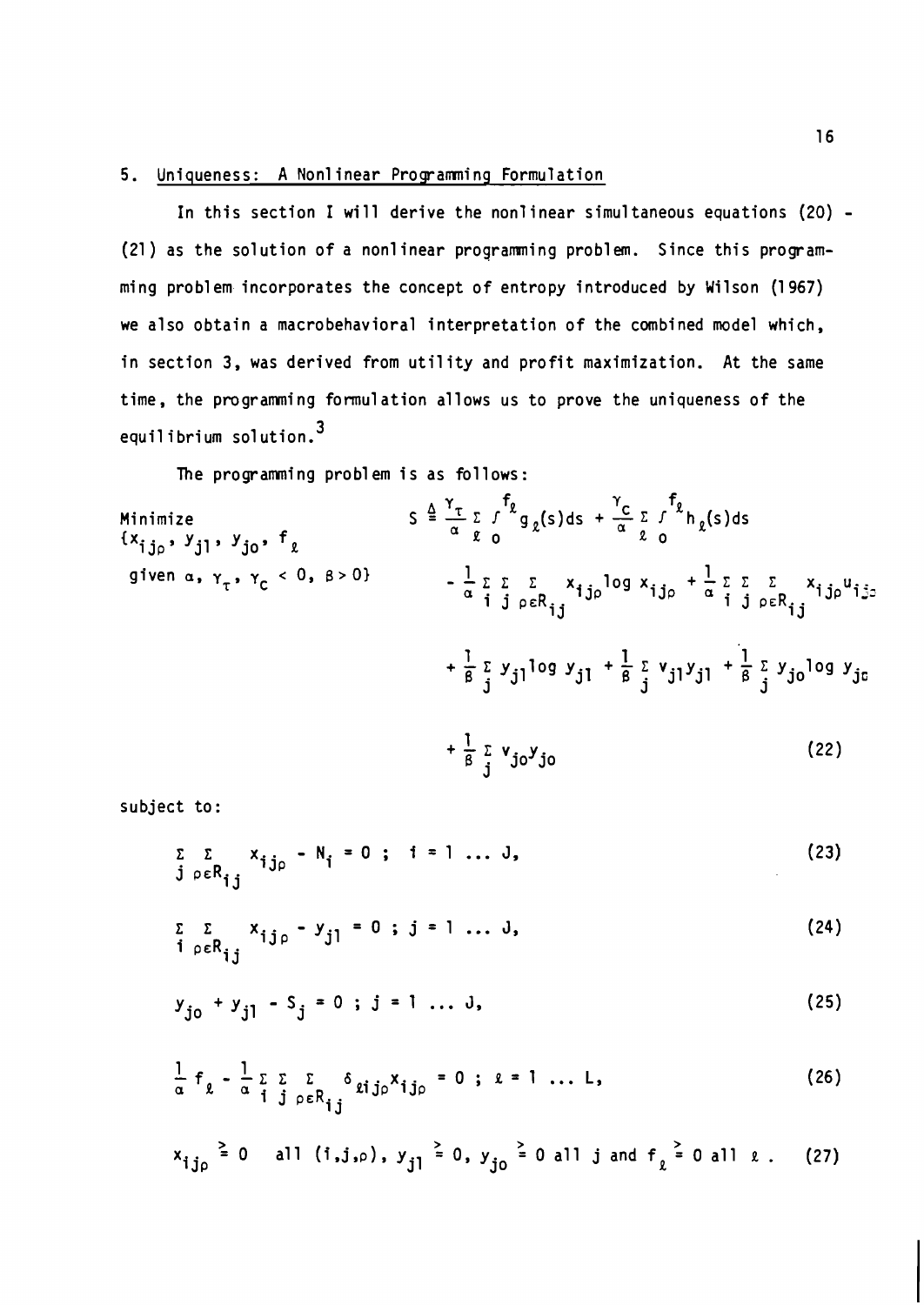In forming the Lagrangian of the above problem, we assign Lagrangian multipliers  $\sigma_i$  to (23),  $r_j$  to (24),  $\lambda_j$  to (25) and  $\Delta_{\ell}$  to (26). Forming the Lagrangian, differentiating with respect to  $x_{i,j}$ ,  $y_{j1}$ ,  $y_{j0}$  and  $f_{\ell}$ , setting the resulting equations to zero and rearranging terms we get the following conditions necessary for an interior solution :

$$
x_{\text{ij}\rho} = \exp(-1 + \alpha \sigma_{\text{i}}) \exp(\alpha r_{\text{j}} - \frac{\sigma}{2} \sigma_{\text{ij}\rho} \Delta_{\text{l}} + u_{\text{ij}\rho}), \qquad (28)
$$

$$
y_{j1} = \exp(-1 - \beta \lambda_j) \exp(\beta r_j - v_{j1}), \qquad (29)
$$

$$
y_{j0} = exp(-1 - B\lambda_j) exp(-v_{j0}),
$$
 (30)

$$
\Delta_{\ell} = -\gamma_{\tau} g_{\ell}(f_{\ell}) - \gamma_{\mathsf{C}} h_{\ell}(f_{\ell}). \qquad (31)
$$

Differentiating with respect to the Lagrange multpliers we recover the constraints (23) - (26). Substituting (28) into (23) we eliminate the  $\infty_{i}$ 's and we recover the household expected choice relative frequencies

$$
\frac{x_{ij_{0}}}{N_{i}} \left(= p_{ij_{0}} \right) = \frac{\exp(\alpha r_{j} - \sum \delta \sin \alpha \lambda t} {(\sum \delta \sin \alpha \lambda t} \cdot \frac{1}{N_{i}}) \cdot \frac{(\sum \delta \sin \alpha \lambda t} {(\sum \delta \sin \alpha \lambda t} \cdot \frac{1}{N_{i}}) \cdot \frac{1}{N_{i}} \cdot \frac{(\sum \delta \sin \alpha \lambda t} {(\sum \delta \sin \alpha \lambda t} \cdot \frac{1}{N_{i}}) \cdot \frac{1}{N_{i}} \cdot \frac{1}{N_{i}} \cdot \frac{1}{N_{i}} \cdot \frac{1}{N_{i}} \cdot \frac{1}{N_{i}} \cdot \frac{1}{N_{i}} \cdot \frac{1}{N_{i}} \cdot \frac{1}{N_{i}} \cdot \frac{1}{N_{i}} \cdot \frac{1}{N_{i}} \cdot \frac{1}{N_{i}} \cdot \frac{1}{N_{i}} \cdot \frac{1}{N_{i}} \cdot \frac{1}{N_{i}} \cdot \frac{1}{N_{i}} \cdot \frac{1}{N_{i}} \cdot \frac{1}{N_{i}} \cdot \frac{1}{N_{i}} \cdot \frac{1}{N_{i}} \cdot \frac{1}{N_{i}} \cdot \frac{1}{N_{i}} \cdot \frac{1}{N_{i}} \cdot \frac{1}{N_{i}} \cdot \frac{1}{N_{i}} \cdot \frac{1}{N_{i}} \cdot \frac{1}{N_{i}} \cdot \frac{1}{N_{i}} \cdot \frac{1}{N_{i}} \cdot \frac{1}{N_{i}} \cdot \frac{1}{N_{i}} \cdot \frac{1}{N_{i}} \cdot \frac{1}{N_{i}} \cdot \frac{1}{N_{i}} \cdot \frac{1}{N_{i}} \cdot \frac{1}{N_{i}} \cdot \frac{1}{N_{i}} \cdot \frac{1}{N_{i}} \cdot \frac{1}{N_{i}} \cdot \frac{1}{N_{i}} \cdot \frac{1}{N_{i}} \cdot \frac{1}{N_{i}} \cdot \frac{1}{N_{i}} \cdot \frac{1}{N_{i}} \cdot \frac{1}{N_{i}} \cdot \frac{1}{N_{i}} \cdot \frac{1}{N_{i}} \cdot \frac{1}{N_{i}} \cdot \frac{1}{N_{i}} \cdot \frac{1}{N_{i}} \cdot \frac{1}{N_{i}} \cdot \frac{1}{N_{i}} \cdot \frac{1}{N_{i}} \cdot \frac{1}{N_{i}} \cdot \frac{1}{
$$

Substituting (29) and (30) into (25) we eliminate  $\lambda_{j}$  and we recover the supply side expected choice relative frequencies,

$$
\frac{y_{j1}}{S_j} \left( z q_{j1} \right) = \frac{\exp(\beta r_j - v_{j1})}{\exp(\beta r_j - v_{j1}) + \exp(-v_{j0})},
$$
\n(33)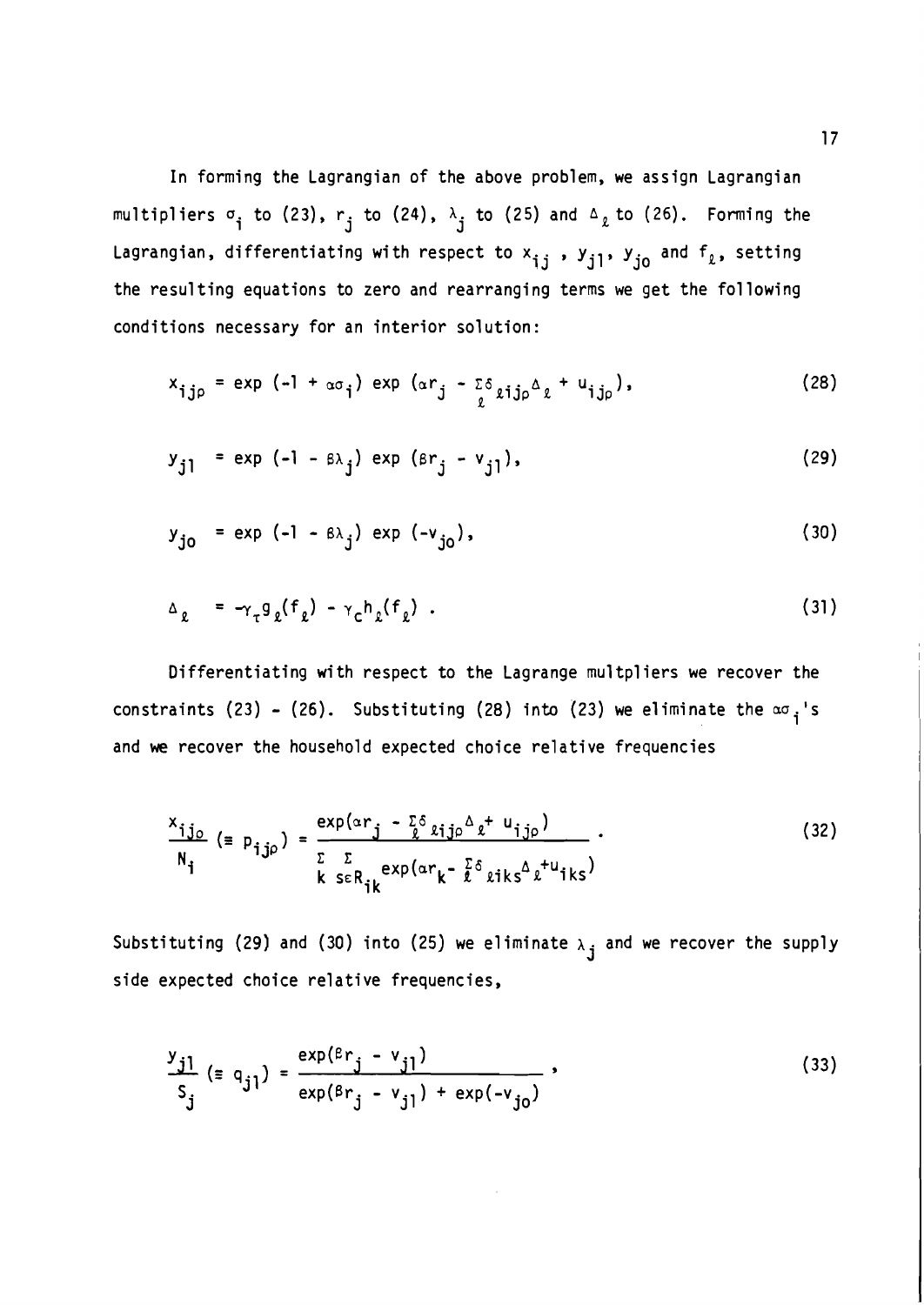$$
\frac{y_{j0}}{S_j} \left( \equiv q_{j0} \right) = \frac{\exp(-v_{j0})}{\exp(\frac{\exp(\frac{\exp(-v_{j0})}{S})}{\exp(\frac{\exp(-v_{j0})}{S})} \cdot \frac{1}{\exp(-v_{j0})} \cdot \frac{1}{\exp(-v_{j0})} \cdot \frac{1}{\exp(-v_{j0})} \cdot \frac{1}{\exp(-v_{j0})} \cdot \frac{1}{\exp(-v_{j0})} \cdot \frac{1}{\exp(-v_{j0})} \cdot \frac{1}{\exp(-v_{j0})} \cdot \frac{1}{\exp(-v_{j0})} \cdot \frac{1}{\exp(-v_{j0})} \cdot \frac{1}{\exp(-v_{j0})} \cdot \frac{1}{\exp(-v_{j0})} \cdot \frac{1}{\exp(-v_{j0})} \cdot \frac{1}{\exp(-v_{j0})} \cdot \frac{1}{\exp(-v_{j0})} \cdot \frac{1}{\exp(-v_{j0})} \cdot \frac{1}{\exp(-v_{j0})} \cdot \frac{1}{\exp(-v_{j0})} \cdot \frac{1}{\exp(-v_{j0})} \cdot \frac{1}{\exp(-v_{j0})} \cdot \frac{1}{\exp(-v_{j0})} \cdot \frac{1}{\exp(-v_{j0})} \cdot \frac{1}{\exp(-v_{j0})} \cdot \frac{1}{\exp(-v_{j0})} \cdot \frac{1}{\exp(-v_{j0})} \cdot \frac{1}{\exp(-v_{j0})} \cdot \frac{1}{\exp(-v_{j0})} \cdot \frac{1}{\exp(-v_{j0})} \cdot \frac{1}{\exp(-v_{j0})} \cdot \frac{1}{\exp(-v_{j0})} \cdot \frac{1}{\exp(-v_{j0})} \cdot \frac{1}{\exp(-v_{j0})} \cdot \frac{1}{\exp(-v_{j0})} \cdot \frac{1}{\exp(-v_{j0})} \cdot \frac{1}{\exp(-v_{j0})} \cdot \frac{1}{\exp(-v_{j0})} \cdot \frac{1}{\exp(-v_{j0})} \cdot \frac{1}{\exp(-v_{j0})} \cdot \frac{1}{\exp(-v_{j0})} \cdot \frac{1}{\exp(-v_{j0})} \cdot \frac{1}{\exp(-v_{j0})} \cdot \frac{1}{\exp(-v_{j0})} \cdot \frac{1}{\exp(-v_{j0})} \cdot \frac{1}{\exp(-v_{j0})
$$

Substituting (32) and (33) into (24) we recover the residential market equilibrium equations (20), and substituting (32) into (26), and  $f_{2}$  from (26) into (31) we obtain the network equilibrium equations (21). The Lagrangian multipliers of (24) appear as the zone rents, r<sub>j</sub>, and the multipliers of (26) as the link disutilities,  $\Delta_{a}$ .

Existence and uniqueness proofs can now be formulated: Theorem 1: An equilibrium solution to  $(20)$ ,  $(21)$  exists if and only if

$$
\sum_{i=1}^{n} N_i \stackrel{<}{=} \sum_{j=1}^{n} S_j.
$$

<u>Proof</u>: Suppose  $\Sigma N_i > \Sigma S_j$ . Then, from (25),  $y_{j1} > S_j$  for at least some j<br>and  $y_{j0}^* < 0$  for that j. Such a solution is not feasible and thus there is no solution to the optimization problem (22) subject to (23) - (27). However, if  $\begin{array}{c} \Sigma \end{array} N_i \begin{array}{c} \leq \\ 1 \end{array}$   $\begin{array}{c} \Sigma \end{array} S_j$  a nonempty, closed and bounded feasible set exists and thus i j an optimal solution which reproduces the equilibrium equations (20) and (21) exists. Theorem proved.

Theorem 2: An equilibrium solution to (20), (21) is unique under the assumption of an increasing travel disutility function (19).

**Proof:** The optimization problem  $(22)$  subject to  $(23)$  -  $(27)$  is a programming problem with an objective function which is strictly convex in the variables  ${x_{i,j\rho}},{y_{j1}},{y_{j0}},{f_{\ell}}$ . This strictly convex objective function is defined only for non-negative values of these variables. The feasible set defined by equations (23) - (27) is convex and bounded. It follows that there is a unique interior solution: the expected allocation of households to zones, routes and links and the expected allocation of dwellings to vacancies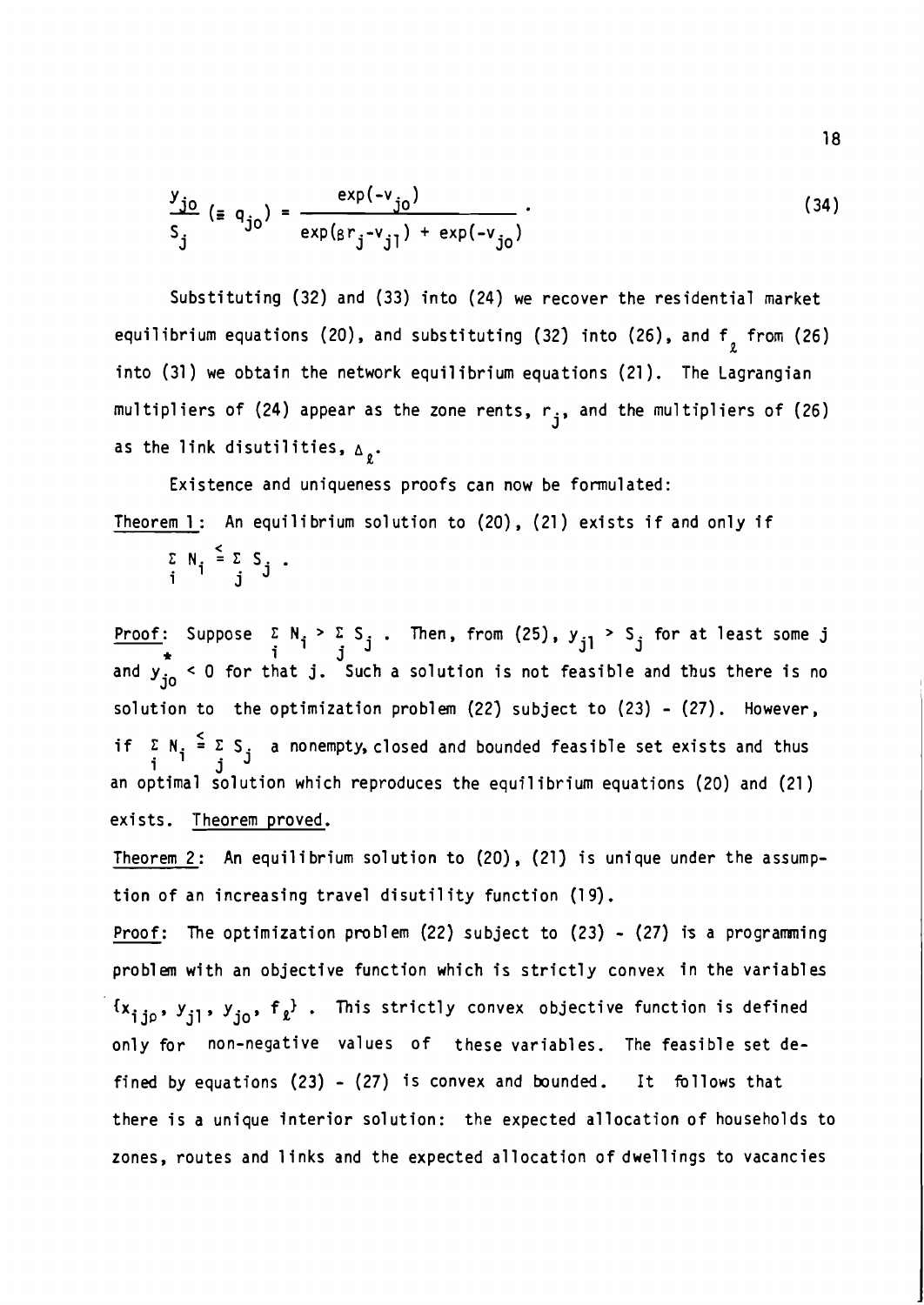are unique. To see the uniqueness of the zonal rents,  $r_j$ , we can write (24) as,

$$
\sum_{\substack{\tilde{L} \ \tilde{P} \in R_{ij}}} x_{ij\tilde{P}}^* = S_j q_{jl}(r_j).
$$

From (14), the right hand side increases monotonically with  $r_j$ . Thus, a unique solution  $r_i^*$  exists. From (18), since  $f_i^*$  is unique,  $r_i^*$  ,  $c_i^*$  and  $\Delta_i^*$  computed from this  $f_{\ell}^*$  are also unique because  $g_{\ell}(\cdot)$  and  $h_{\ell}(\cdot)$  are single valued. Therefore, the entire solution of allocations, rents and travel times and costs  $\begin{array}{ccccccccc}\n & \star & \star & \star & \star & \star & \star & \star & \star \\
\downarrow x_{\textbf{ij}_p} & , y_{\textbf{ji}}^* & , y_{\textbf{j}_0}^* & , f_{\ell}^* & , r_{\textbf{j}}^* & , r_{\ell}^* & , c_{\ell}^* & \end{array}$  is unique. Theorem proved.

No results regarding the local or global stability of the unique combined equilibrium position are provided in this paper. The stability of traffic equilibria (i.e. equations  $(21)$ , given  $\overline{r}$ ) has been proven (see Smith (1979)). Similarly Anas (1982) proves the global stability of residential location equilibria (i.e. equations  $(20)$ , given  $\overline{\Delta}$ ).

## 6. Implementation: Estimation and a Proposed Algorithm

The implementation of the model requires two steps: (a) estimation using maximum likelihood and (b) an algorithm for obtaining the equilibrium solution given the estimated coefficients.

Estimations of the demand side choice model (3) and the supply side choice model (10), (11) are separate because these two models do not have any coefficients in comnon.

Estimation of the demand side model consists of finding  $\alpha$ ,  $\gamma_{\tau}$ ,  $\gamma_{\text{C}}$  and any coefficients included in u<sub>ijp</sub>. This quantity would normally be specified as

$$
u_{ij\rho} = \sum_{k=1}^{K} \gamma_k w_{ij\rho k} + \gamma_0 \{ \log \sum_{n=1}^{S} \exp(z_{jn}) \}
$$
 (35)

where the w's are attributes describing zone and neighborhood characteristics including zonal average dwelling characteristics and also attributes of the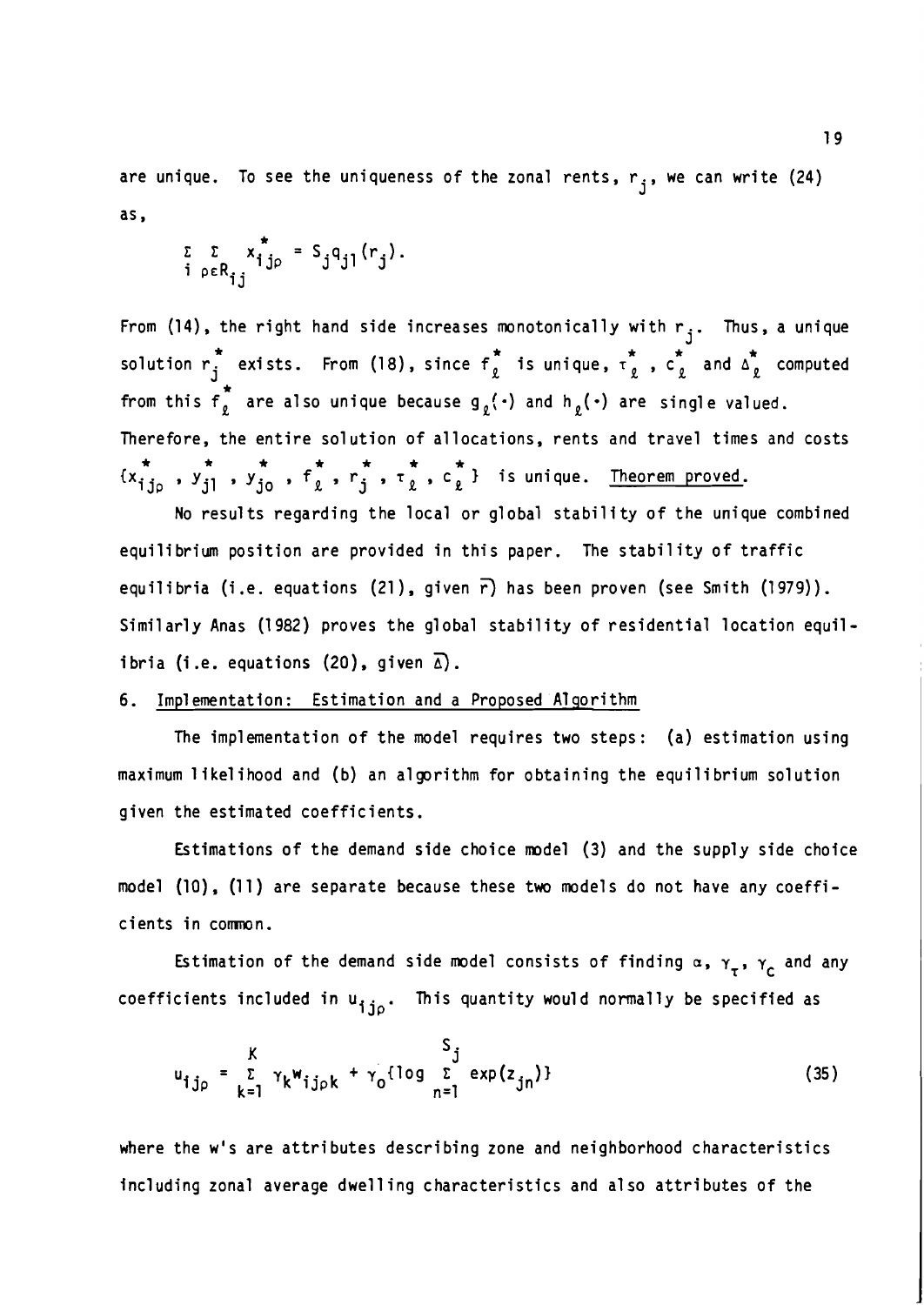route other than time and cost. The quantity  $\{\cdot\}$  is a precomputed inclusive value measuring the expected utility of choosing a dwelling within zone j as a function of the composite intrazonal utility  $z_{in}$ . The conditional probability of choosing dwelling n having chosen the zone  ${\bf j}$  can then be given as,

$$
P_{n|ij_{p}} = \exp(z_{jn}) / \sum_{m=1}^{5} \exp(z_{jm})
$$
 (36)

The intrazonal utility  $z_{in}$  should be a function of intrazonal, dwelling specific deviations in rent, time, cost and w's from the zonal mean values. For consistency with utility maximization  $0 < \gamma_0 \stackrel{<}{=} 1$ . The combined equations (3) and (36) yield the joint probability  $p_{ij_{0}n} = p_{ij_{0}}p_{n|ij_{0}}$  known as the

nested logit model.<br>If aggregate choices of zone and route are observed as n<sub>iio</sub>, the loglikelihood function to be maximized is,

Log-likelihood = 
$$
\sum_{\substack{\tilde{L} \\ \tilde{L} \\ \tilde{L} \\ \tilde{L}}} \sum_{\substack{\tilde{L} \\ \tilde{L} \\ \tilde{L} \\ \tilde{L} \\ \tilde{L} \\ \tilde{L} \\ \tilde{L} \\ \tilde{L} \\ \tilde{L} \\ \tilde{L} \\ \tilde{L} \\ \tilde{L} \\ \tilde{L} \\ \tilde{L} \\ \tilde{L} \\ \tilde{L} \\ \tilde{L} \\ \tilde{L} \\ \tilde{L} \\ \tilde{L} \\ \tilde{L} \\ \tilde{L} \\ \tilde{L} \\ \tilde{L} \\ \tilde{L} \\ \tilde{L} \\ \tilde{L} \\ \tilde{L} \\ \tilde{L} \\ \tilde{L} \\ \tilde{L} \\ \tilde{L} \\ \tilde{L} \\ \tilde{L} \\ \tilde{L} \\ \tilde{L} \\ \tilde{L} \\ \tilde{L} \\ \tilde{L} \\ \tilde{L} \\ \tilde{L} \\ \tilde{L} \\ \tilde{L} \\ \tilde{L} \\ \tilde{L} \\ \tilde{L} \\ \tilde{L} \\ \tilde{L} \\ \tilde{L} \\ \tilde{L} \\ \tilde{L} \\ \tilde{L} \\ \tilde{L} \\ \tilde{L} \\ \tilde{L} \\ \tilde{L} \\ \tilde{L} \\ \tilde{L} \\ \tilde{L} \\ \tilde{L} \\ \tilde{L} \\ \tilde{L} \\ \tilde{L} \\ \tilde{L} \\ \tilde{L} \\ \tilde{L} \\ \tilde{L} \\ \tilde{L} \\ \tilde{L} \\ \tilde{L} \\ \tilde{L} \\ \tilde{L} \\ \tilde{L} \\ \tilde{L} \\ \tilde{L} \\ \tilde{L} \\ \tilde{L} \\ \tilde{L} \\ \tilde{L} \\ \tilde{L} \\ \tilde{L} \\ \tilde{L} \\ \tilde{L} \\ \tilde{L} \\ \tilde{L} \\ \tilde{L} \\ \tilde{L} \\ \tilde{L} \\ \tilde{L} \\ \tilde{L} \\ \tilde{L} \\ \tilde{L} \\ \tilde{L} \\ \tilde{L} \\ \tilde{L} \\ \tilde{L} \\ \tilde{L} \\ \tilde{L} \\ \tilde{L} \\ \tilde{L} \\ \tilde{L} \\ \tilde{L} \\ \tilde{L}
$$

If disaggregate choices are observed so that  $e_{i; p}^{h}$  = 1 if commuter h chooses (**i** $\varphi$ ) from workplace i and  $\varphi_{i,j}^h = 0$  otherwise, then the log-likelihood function is,

Log-likelihood = 
$$
\sum \sum \sum \sum \theta_{ij\rho}^{h}
$$
 log  $p_{ij\rho}^{h}$ , (38)

where  $p_{i,j_0}^h$  is equation (3) evaluated using the values of the attributes for commuter h. In each case we maximize the likelihood function with respect to  $\alpha$ ,  $\gamma_{\tau}$ ,  $\gamma_{C}$ ,  $\gamma_{1}$ , ...,  $\gamma_{K}$ ,  $\gamma_{0}$  given observations on rent, time, cost, the w's and the inclusive value.

Estimation of the supply side model follows similar lines. In aggregate estimation we observe the number of vacant and occupied dwellings in each zone  $(m_{ij}$  and  $m_{io}$ ) and we maximize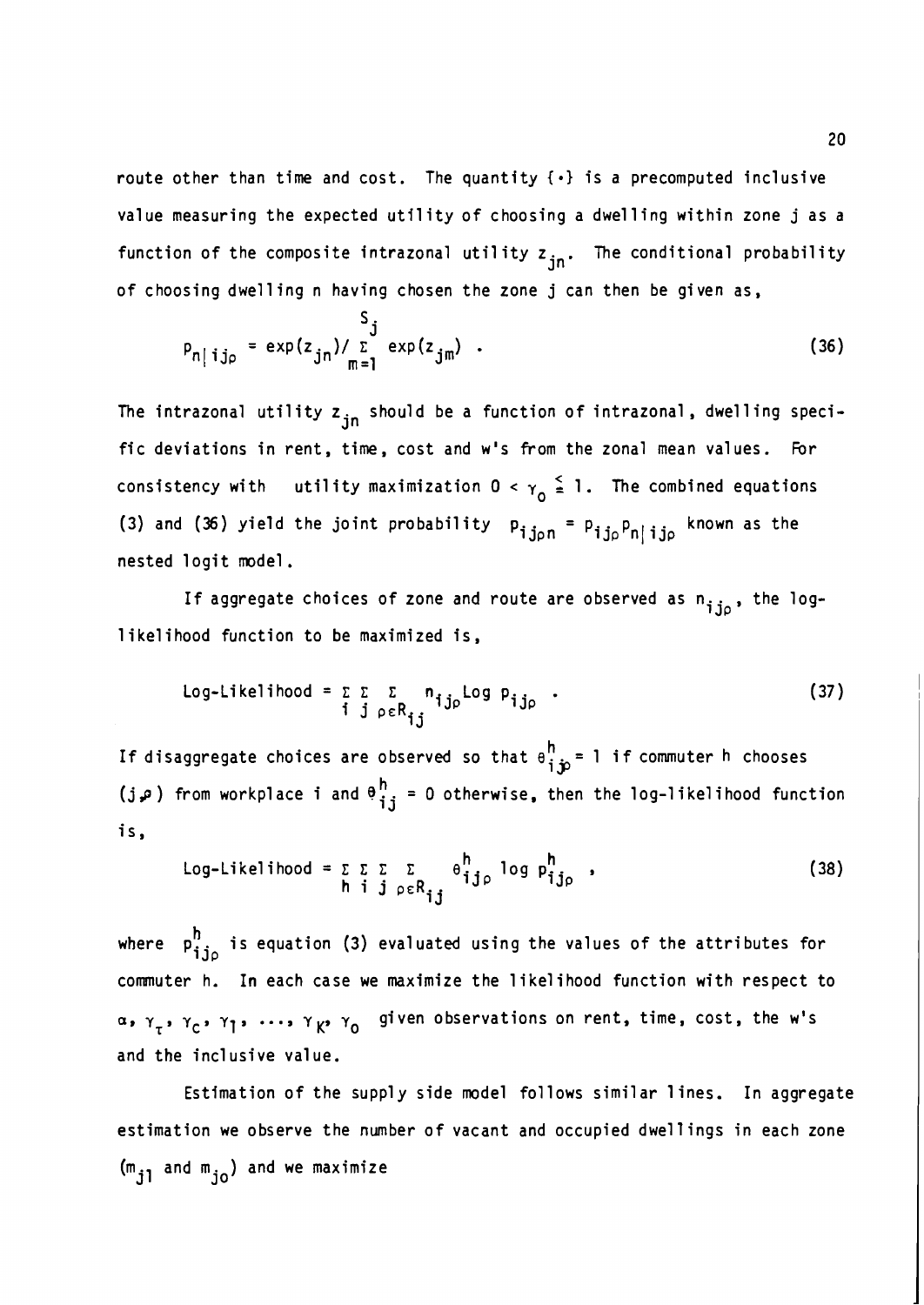$$
Log-Likelihood = \sum_{j} (m_{j1} log q_{j1} + m_{jo} log q_{jo})
$$
 (39)

with respect to  $\beta$  given the zonal average values of  $r_j$ ,  $v_{j1}$ ,  $v_{j0}$ . In disaggregate estimation we maximize,

$$
Log-Likelihood = \sum_{k} \left( \delta_{1}^{k} \log q_{k1} + \delta_{0}^{k} \log q_{k0} \right)
$$
 (40)

where if dwelling k is vacant then  $\delta_0^k = 1$ ,  $\delta_1^k = 0$  and if it is occupied then  $\delta_{0}^{k}$  = 0 and  $\delta_{1}^{k}$  = 1. In this case we must observe  $r_{k}$ ,  $v_{k1}$ , and  $v_{ko}$ . For empirical estimates see chapter **4** in Anas (1982).

A computational algorithm to solve the combined equilibriun problem is easy to construct. Efficient a1 gorithms which solve large network equilibrium problems exist. Anas (1 982) has developed and tested a very efficient a1 gorithm for solving the residential location equilibrium problem (equations (20)) and has implemented this algorithm to the Chicago SMSA where 1690 equations or zones were used (see chapter 5).

Interfacing Anas's algorithm with a network equilibrium algorithm would work as follows:

Step 1: Given the observed  $\bar{\tau}^0$  and  $\bar{c}^0$  use Anas's algorithm to find the first estimate of the rent vector  $\vec{r}$ .<br>Step 2: Given  $\vec{r}$  use the network algorithm to find  $\vec{r}$  and  $\vec{c}$ .

Step 2: Given r' use the network algorithm to find τ' and c'.<br>
Step 3: Return to Step 1 and continue until r and τ, c converge arbi-<br>
closely to their equilibrium values  $\frac{1}{n}$ , τ, c ... Other convergence trarily closely to their equilibrium values  $\vec{r}$ ,  $\vec{r}$ ,  $\vec{c}$ . Other convergence criteria defined on the flows and occupancy levels can also be used.

## 7. Extensions

Many extensions of the model can be considered. Some hints and brief discussions are provided here.

First, the theoretical structure is not affected by the level of disaggregation. If the network is very detailed (large number of 1 inks and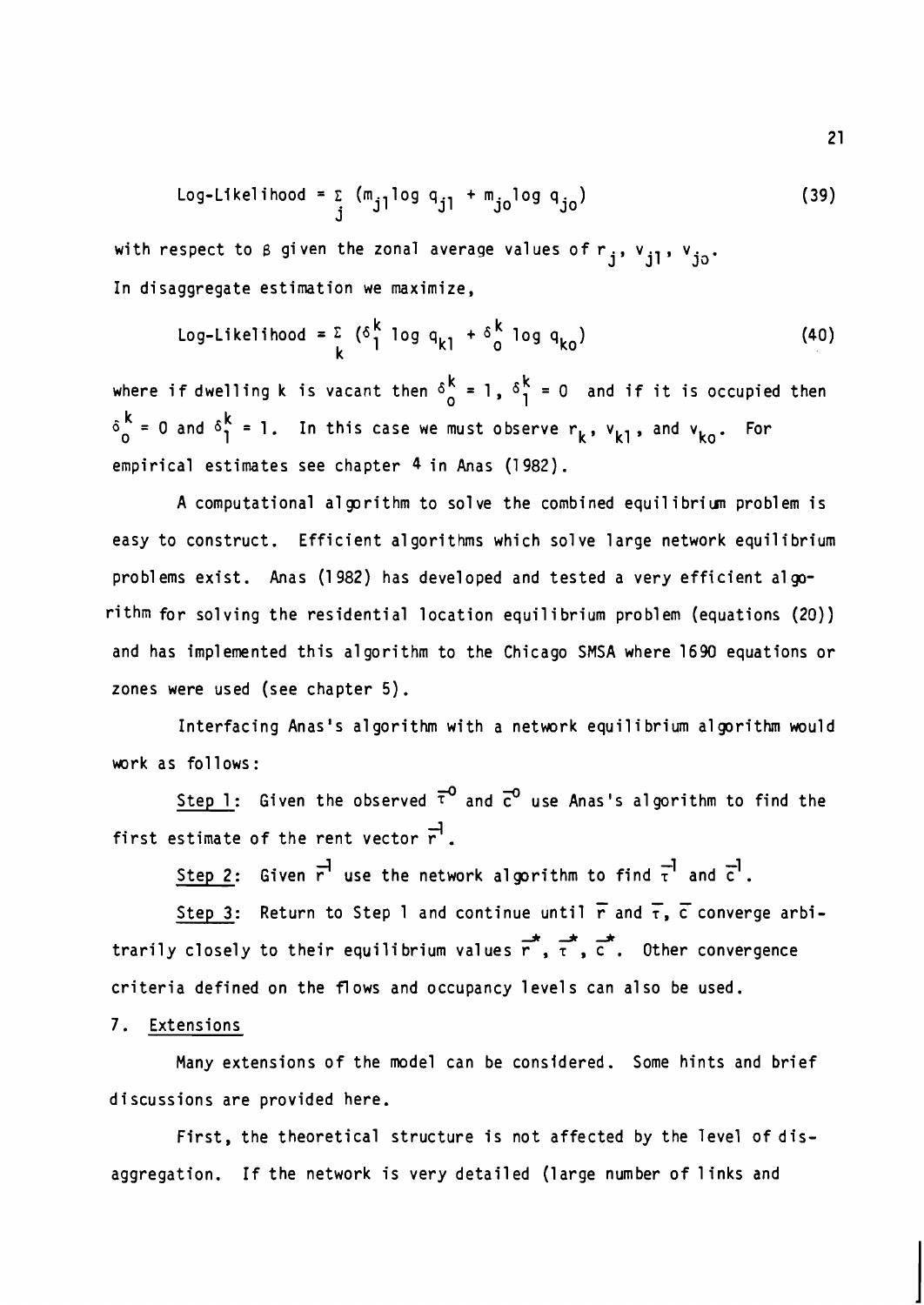routes), residential zones can be made arbitrarily small for compatibility. Ultimately, it is possible to have each  $N_i = 1$  and each  $S_i = 1$  and represent each commuter and dwelling separately mapping these to appropriate nodes of the network. In this case we know from (4) and (12), (13) that  $x_{\text{ij}} = p_{\text{ij},\rho}$ .  $= 0.$   $\sqrt{1.5}$ y<sub>jo</sub> = q<sub>jo</sub>, y<sub>jl</sub> = q<sub>jl</sub>. At such a level of detail a microsimulation procedure may be a more desirable implementation method.

Second, the model can be easily extended to include many traveler types with distinct utility functions, many travel modes (each with a congestible network) and distinct dwelling types with distinct rents. Existence and uniqueness can be established when all these extensions are introduced simultaneously, by modifying the nonl inear programming formul ation.

Third, choice of employment location can be introduced by making the demand for jobs a function of wages and other factors. Wages can be determined by location by balancing the demand for jobs with the supply of jobs determined by firms' employment and location decisions.

Fourth, two or more commuters per household can be introduced by classifying families by "workplace situations" (pairs or triples etc. of workplaces) and properly accounting for their trips over the network.

Fifth, congestion at the intrazonal level can be considered via a nested logit structure (see (35) and (36)). One can first do an intrazonal traffic equilibration, compute the inclusive values and enter these into the interzonal network equilibrium problem. A sequential nonlinear programming formulation may be used to prove existence and uniqueness. An intrazonal housing market equilibration could be introduced in a simil ar way.

It is hoped that these and other extensions will receive attention in future research.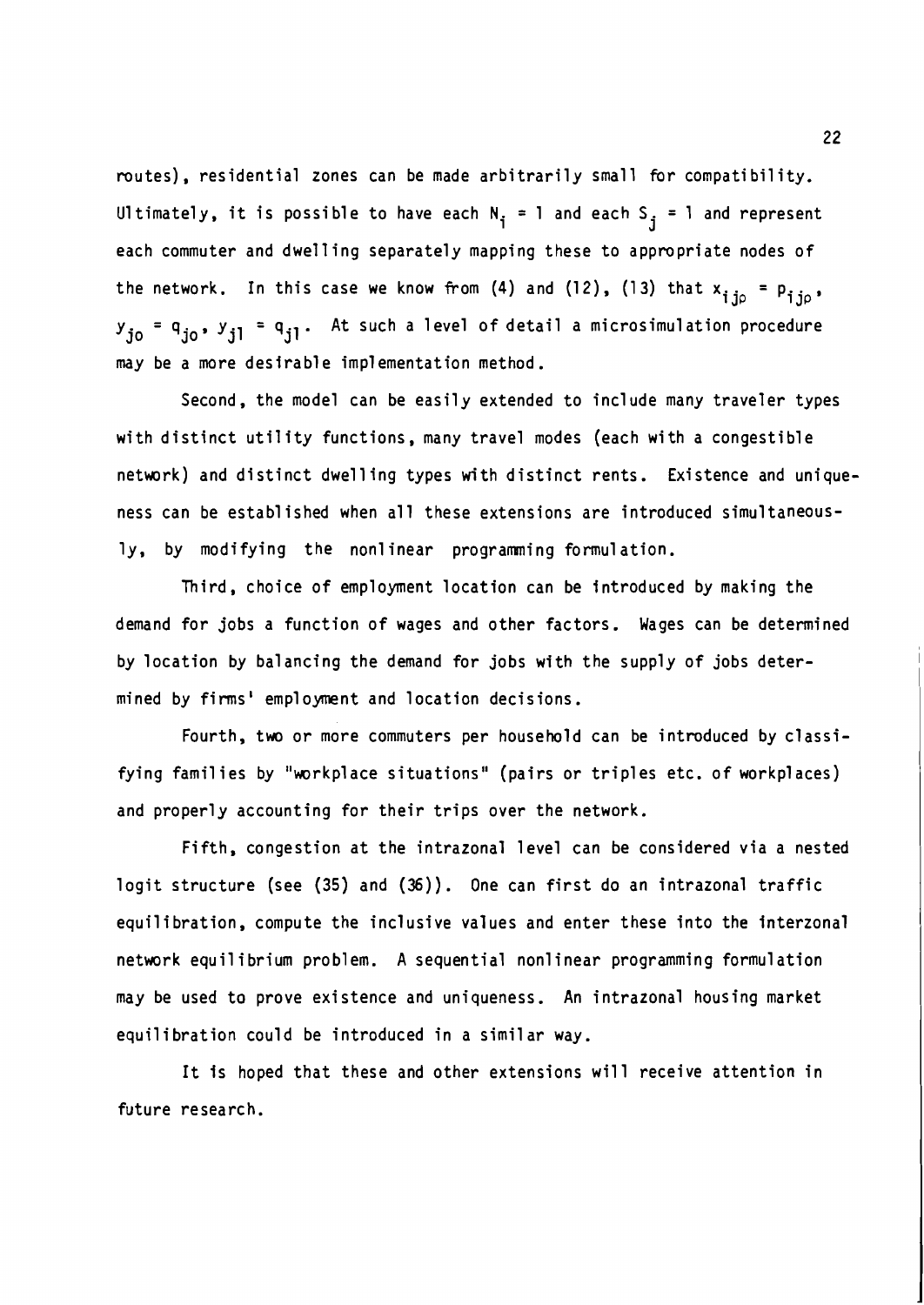#### FOOTNOTES

- \* This work was supported in part by a visiting professorship grant from Stanford University's program in Infrastructure Planning and Management in the Department of Civil Engineering.
- In these models "destination" may refer to residential location and "location" may refer to workplace location. Alternatively, "destination" may refer to shopping destination and "1 ocation" to residential location.
- <sup>2</sup> This model known as the Chicago Area Transportation/Land Use Analysis System or CATLAS is dynamic with yearly periods. The residential market clears within each year and the housing stock adjusts with a one year lag.
- In this paper entropy maximization is used only as a mathematical tool to prove uniqueness. Thus, there will be no discussion of the macrobehavioral interpretat ion of entropy. The equival ence between entropy formul ations and mu1 tinomial logit models is by now well known. See my recent article, Anas  $(1983)$ .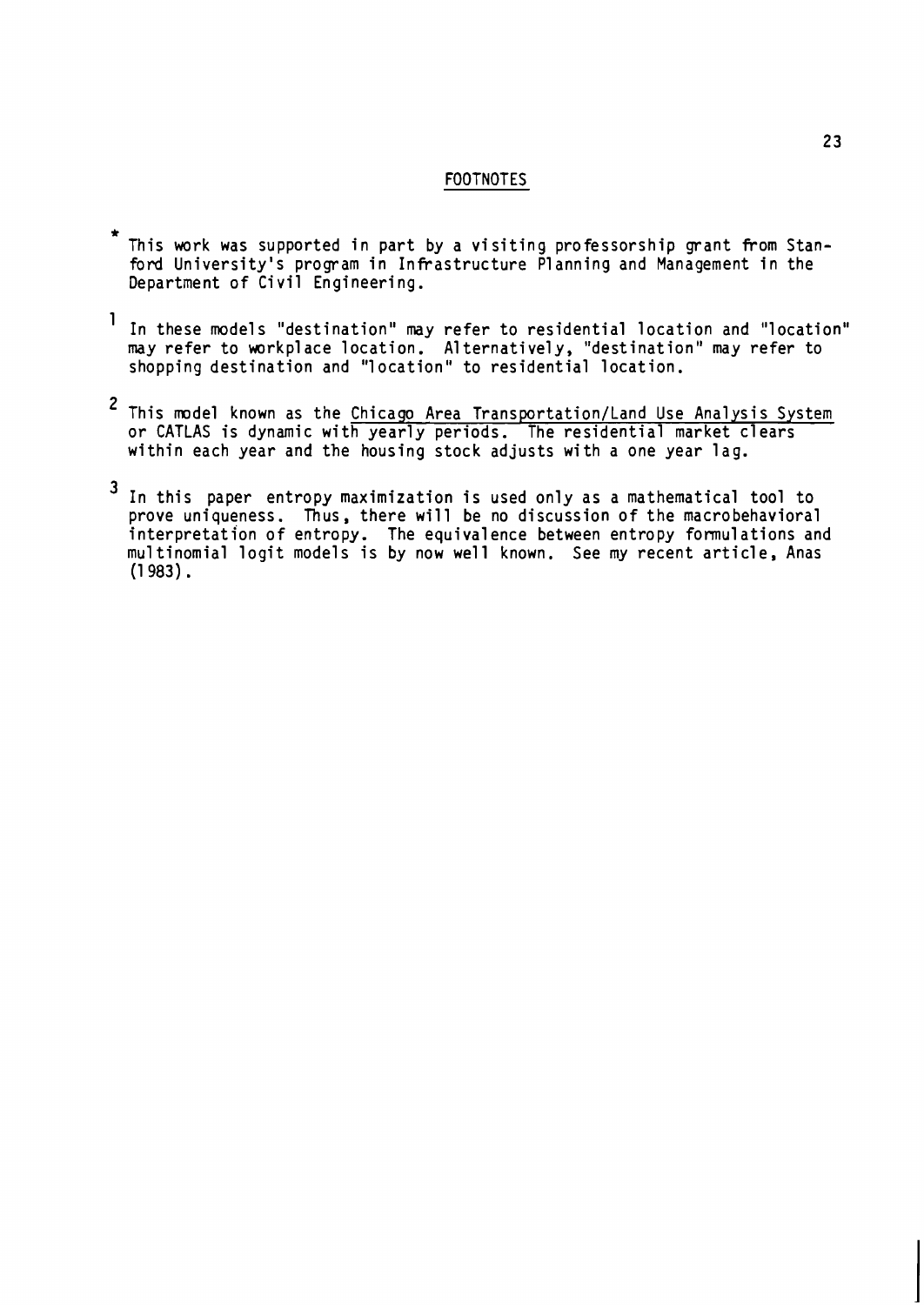

FIGURE 1: Realistic congested link travel time (a) and travel cost (b) functions and shape of "generalized cost" function **(c)** assumed in practice.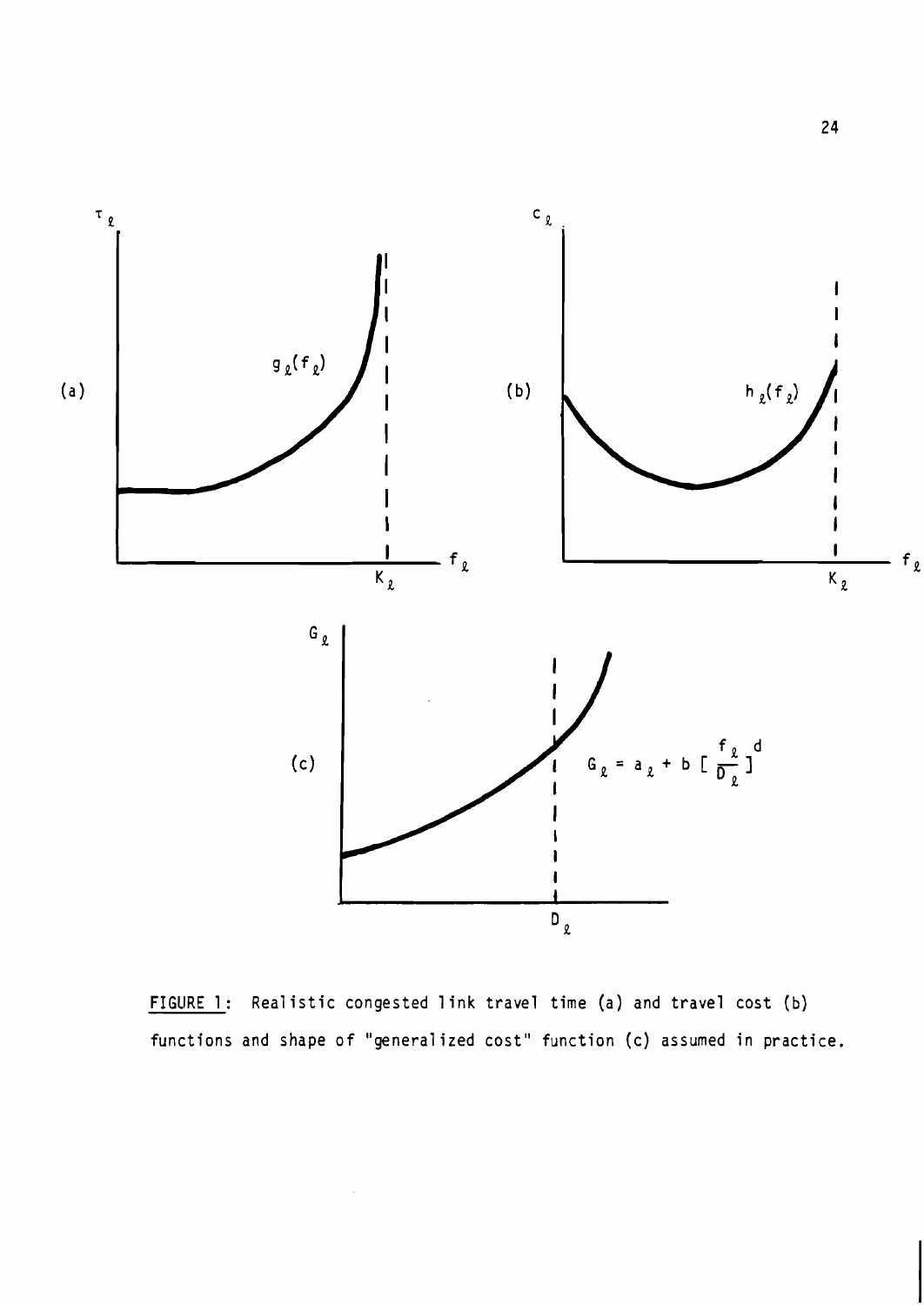

ilibrium of the demand for and offer of dwellings in zone j.



FIGURE 3: Equilibrium of traffic on link *e.*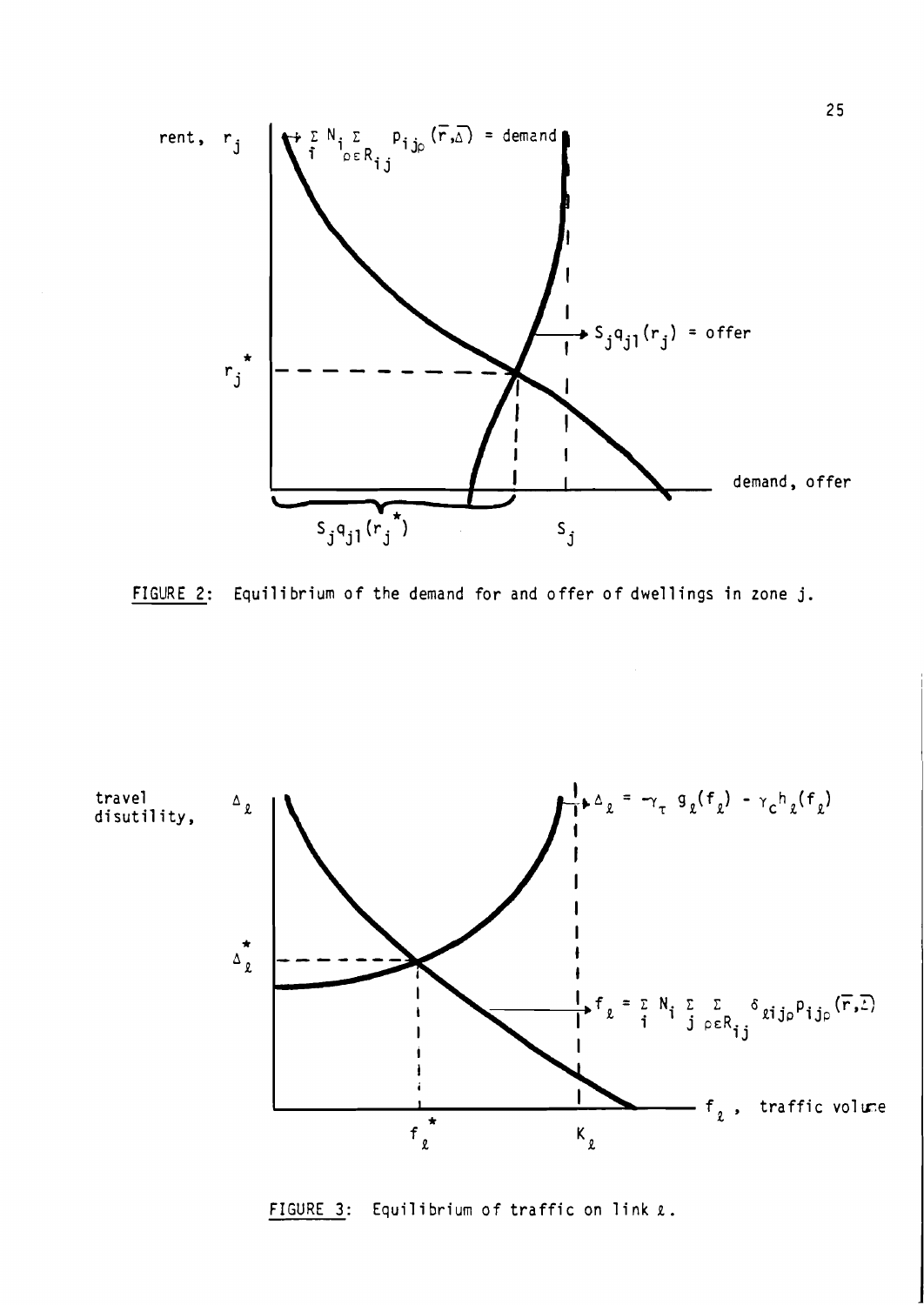#### REFERENCES

Alonso, W., 1964. Location and Land Use, Harvard University Press, Cambridge.

- Anas, A., 1973. "A Dynamic Disequilibrium Model of Residential Location". Environment and Planning. vol. 5, 633-647.
- Anas, A., 1982. Residential Location Markets and Urban Transportation: Economic Theory, Econometrics and Pol icy Analysis with Discrete Choice Models, Academic Press, New York.
- Anas, A., 1983. "The Chicago Area Transportation/Land Use Analysis System". Final report contract 92028, University Research Program, Department of Transportation.
- Anas, A., 1983. "Discrete Choice Theory, Information Theory and the Multinomial Logit and Gravity Models", Transportation Research B, 17B, 1, 13-23.
- Beckmann, M., McGuire, C., and Winsten, C.B., 1956. Studies in the Economics of Transportation. Yale University Press, New Haven, Conn.
- Berechman, J., 1980. "A General Framework for the Integration of Land Use Model with a Transportation Model Component". Journal of Regional Science, vol. 20 (1), 58-69.
- Berechman, J., 1981. "Analytical Problems in Linking an Activity Model with<br>**a** Transportation Network Model", <u>Environment and Planning A</u>, <u>13</u>, 449-462. a Transportation Network Model", <u>Environment and Planning A</u>, 13, 449-462.<br>Boyce, D.E., 1980. "A Framework for Constructing Network Equilibrium Models of
- Urban Location", Transportation Science 14, 77-96.
- Boyce, D.E., Chon, K.S., Lee, Y.J., Lin, K.T., LeBlanc, L.J., 1983. "Imple-<br>mentation and Computational Issues for Combined Models of Location,<br>Destination, Mode and Route Choice". <u>Environment and Planning A, 15</u>. mentation and Computational Issues for Combined Models of Location,<br>Destination, Mode and Route Choice". Environment and Planning A, 15.